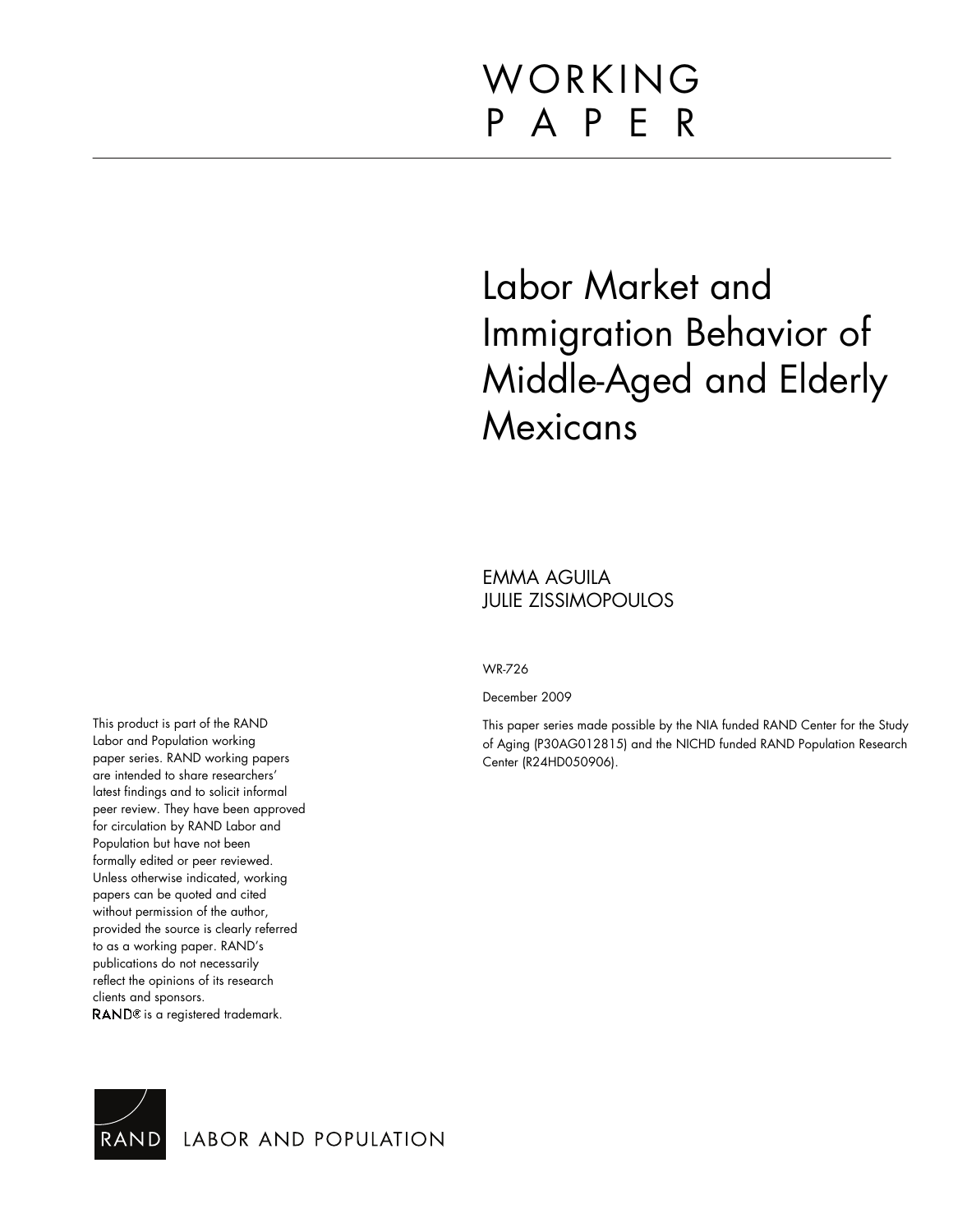# **Labor Market and Immigration Behavior of Middle-Aged and Elderly Mexicans**

Emma Aguila RAND

Julie Zissimopoulos RAND

#### **Acknowledgements**

This work was supported by a grant from the Social Security Administration through the Michigan Retirement Research Center (Grant # 10-P-98362-5-04). The findings and conclusions expressed are solely those of the author and do not represent the views of the Social Security Administration, any agency of the Federal government, or the Michigan Retirement Research Center.

#### **Regents of the University of Michigan**

Julia Donovan Darrow, Ann Arbor; Laurence B. Deitch, Bingham Farms; Olivia P. Maynard, Goodrich; Rebecca McGowan, Ann Arbor; Andrea Fischer Newman, Ann Arbor; Andrew C. Richner, Grosse Pointe Park; S. Martin Taylor, Gross Pointe Farms; Katherine E. White, Ann Arbor; Mary Sue Coleman, ex officio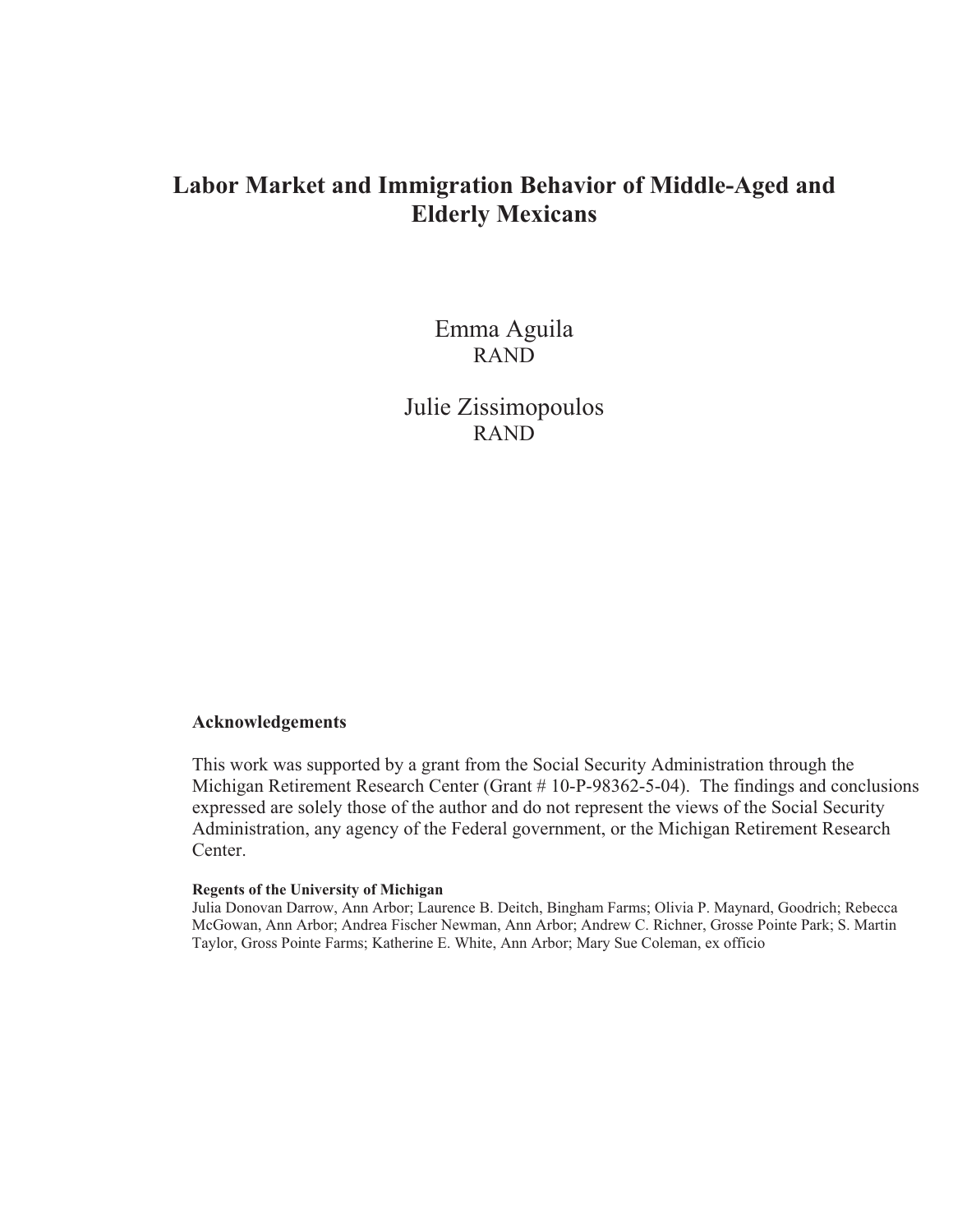# **Labor Market and Immigration Behavior of Middle-Aged and Elderly Mexicans**

Emma Aguila and Julie Zissimopoulos

#### **Abstract**

In this study we analyzed the retirement behavior of Mexicans with migration spells to the United States that returned to Mexico and non-migrants. Our analysis is based on rich panel data from the Mexican Health and Aging Study (MHAS). Approximately 9 percent of MHAS respondents aged 50 and older reported having lived or worked in the United States. These return migrants were more likely to be working at older ages than non-migrants. Consistent with much of the prior research on retirement in the United States and other developed countries, Mexican non-migrants and return migrants were responsive to institutional incentives. Both groups were more likely to retire if they had publicly provided health insurance and pensions. In addition, receipt of U.S. Social Security benefits increased retirement rates among return migrants. Return migrants were more likely to report being in poor health and this also increased the likelihood of retiring. The 2004 draft of an Agreement on Social Security would coordinate benefits across United States and Mexico boundaries to protect the benefits of persons who have worked in foreign countries. The agreement would likely increase the number of authorized and unauthorized Mexican workers and family member eligible for Social Security benefits. The responsiveness of current, older Mexican return migrants to pension benefits, suggests that an Agreement would affect the retirement behavior of Mexican migrants.

#### **Authors' Acknowledgements**

We thank Joanna Carroll for her excellent programming assistance and Claudia Diaz for her excellent research assistance.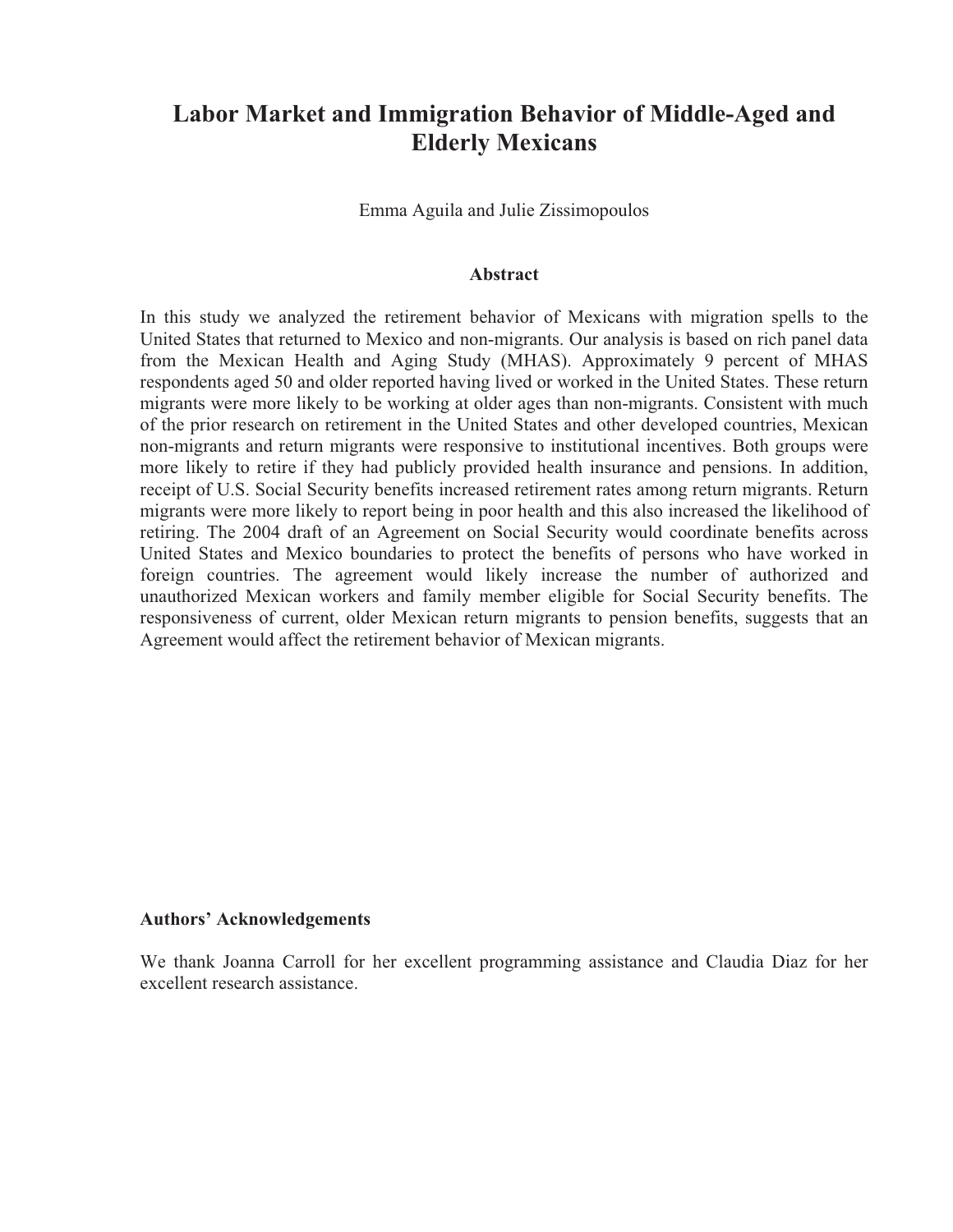#### **1. INTRODUCTION**

Many Mexicans near retirement age will have spent part of their working lives in the United States and this will impact their lifetime earnings, accumulation of retirement wealth and decision of when to retire. Indeed, one in six men 50 years or older and residing in Mexico are former U.S. migrants (Wong, Soldo and Palloni, 2003). There is no doubt in the literature that Mexican migrants move to the United States due to the wage differentials with Mexico. Although work years in the United States may result in lifetime earnings that are higher than they otherwise would have been, a history of migration may also impact eligibility for retirement pension benefits and amount of benefit. In both the United States of America and Mexico, public retirement benefits are based on minimum years of work requirement and the amount of benefit is based on earnings. Despite the importance of migration in the work lives of many Mexicans, the effect of the migration experience on the retirement decisions of older Mexicans is not well understood.

The importance of portability of years of work from one country to another in order to qualify for Social Security retirement benefits has long been recognized by the United States. Most agreements are with European countries, in the American continent with Canada and Chile, in Asia with South Korea, and in the Pacific Oceania with Australia. These agreements make portable between countries years of contribution to the social security system and eliminate dual social security taxation for employees sent by a firm to another country and required to pay social security contributions in both countries. Mexico has social security agreements with Argentina, Canada, Italy, and Spain.

In June 2004, an agreement between the United States and Mexico coordinating social security benefits was drafted but has yet to be approved. The Agreement on Social Security between the United States and Mexico aims to coordinate pension benefits to eliminate dual taxation and fill benefit gaps. The agreement would permit claiming social security benefits according to the proportional part individuals contribute to each system (Martínez, 2007; Agreement on Social Security between the Unites States of America and the United Mexican States, 2004). To shed light on the labor force behavior and retirement decisions of older Mexicans with and without a history of migration to the United States, and considering how a Totalization Agreement between the U.S. and Mexico may affect retirement of Mexicans, this paper describes the following analyses.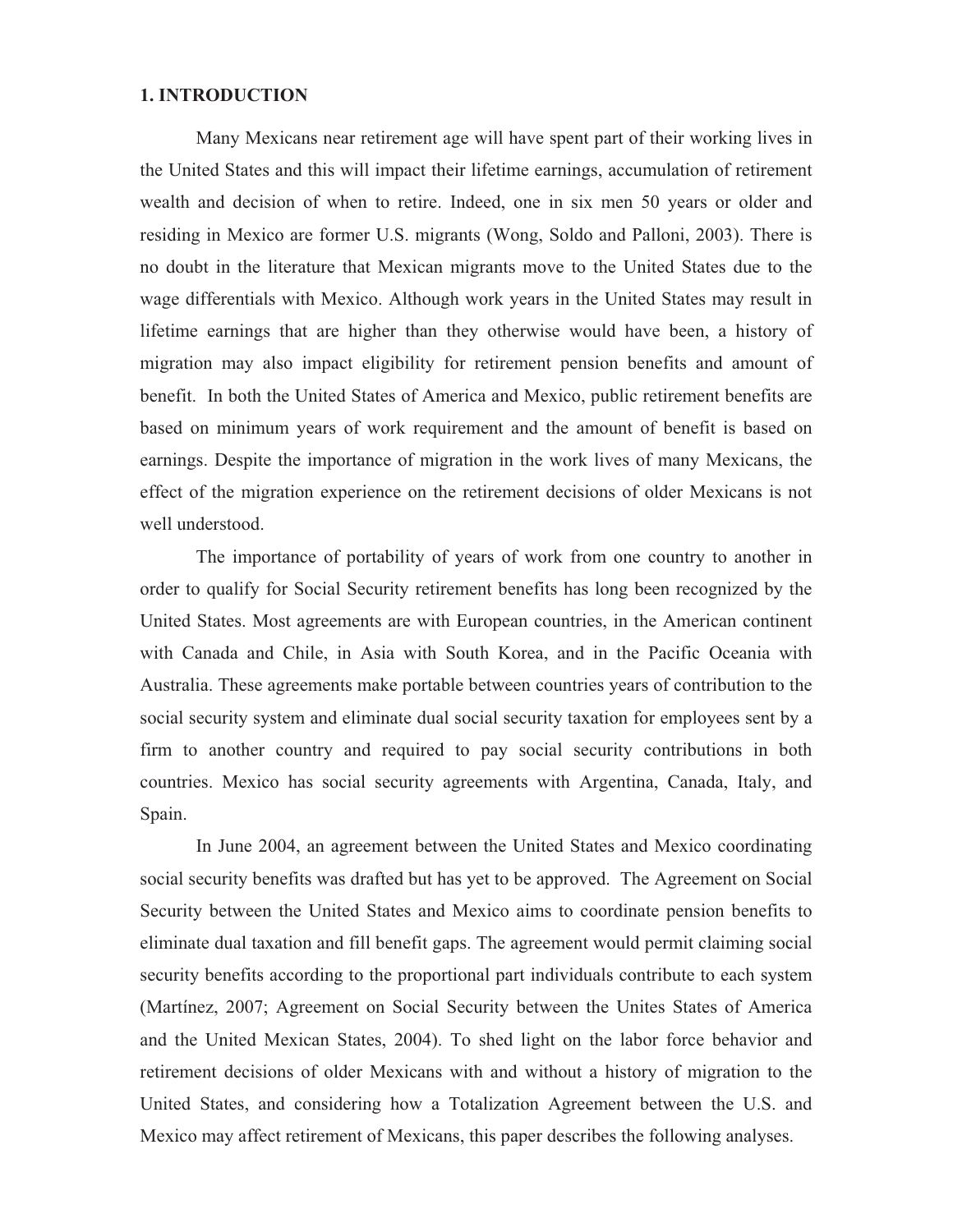First, using the Mexican Health and Aging Study (MHAS), a rich, two wave panel survey of respondents in Mexico over age 50, we describe health care insurance in Mexico, social security systems' requirements, benefits and their retirement incentives. Second, we discuss our empirical methods including the concepts and variables used to capture labor status, migration histories, income and wealth, pensions and health insurance, health indicators as well as socioeconomic characteristics and our multivariate model of retirement. Third, we present results on the characteristics, migration history, health care insurance, social security benefits, labor status and labor force transitions of middle-age and older Mexicans with and without migration spells to the United States and our estimates from a multivariate retirement probability model.

We find that immigration is most likely to occur during prime working years and age of return to Mexico spikes around retirement age for long-term migrants. Compared to non-migrants, return migrants are more likely to be working at older ages. Compared to short-term migrants, long-term migrants, those that stayed more than a year in the United States, are more likely to have access to U.S. social security benefits, less likely to have Mexican Social Security benefits and public health insurance coverage. Based on multivariate models of retirement by migration status, we find that Mexican non-migrants and return migrants are responsive to institutional incentives but more so for return migrants. That is, while both groups are more likely to retire if they have health insurance and pensions, the effect is much larger for migrants. In addition, receipt of U.S. Social Security benefits increases retirement rates among return migrants. Return migrants are more likely to report being in poor health than non-migrants and this also increases the likelihood of retiring.

This paper is one of the first studies to analyze retirement behavior of Mexican return migrants. We contribute to the public policy debate exploring the characteristics of return migrants and the impact of social security rules on their retirement pattern. Because pension benefits in the U.S. and in Mexico is an important determinant of retirement, this analysis suggests that a Social Security Agreement between the United States and Mexico would likely have important implications for the retirement behavior of beneficiaries of the agreement.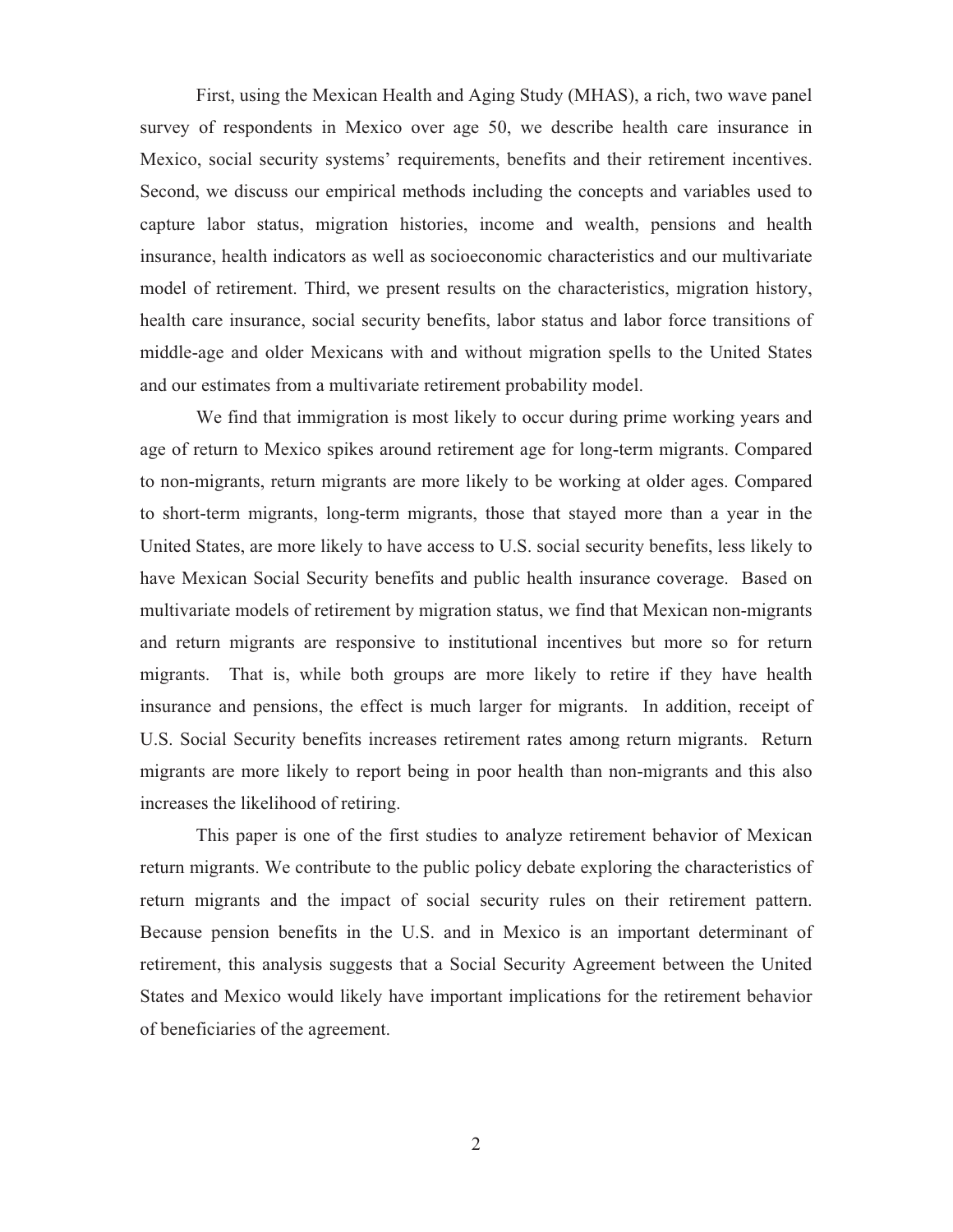#### **2. BACKGROUND**

Previous literature has found that social security rules are an important determinant for retirement decisions around the world (for example see Gruber and Wise, 2004). Migrants that work outside their home country face additional incentives for retirement depending on the social security systems of the countries where they have a labor history. Compared to non-migrants, migrants have a higher risk of not meeting the minimum eligibility for social security benefits or not achieving full benefits in their home or host country, because most systems require contributions for the majority of prime working years to benefit in full from the plans. Due to the very high labor mobility between developed countries and from developing to developed countries the issues surrounding portability of benefits has become an increasingly important topic. To respond to this issue many countries have instituted Social Security agreements, also referred to as Totalization agreements, to make portable social security contributions between countries. The United States has a long history since 1973 of Social Security agreements with other countries (Butcher and Erdos,  $1988$ ).<sup>1</sup> Mexico has agreements of this kind with other countries since  $1977$ .<sup>2</sup>

*The Agreement on Social Security between the United States and Mexico.* One of the most important migration flows in the world is between the United States and Mexico. In June 2004, an agreement between the United States and Mexico coordinating social security benefits was drafted. This agreement has not been approved and is not in effect. The Agreement on Social Security between the United States and Mexico aims to coordinate pension benefits to eliminate dual taxation and fill benefit gaps. The agreement would allow for summing the years of contribution in the U.S. and the Mexican system in order to meet the minimum eligibility requirements for social security benefits in each country. Upon satisfying the requirements to qualify for benefits in each country, social security benefits are computed in the U.S. and Mexico according to the proportional part of actual number of years of contribution in each country. Benefits

 $\overline{a}$ <sup>1</sup> The United States has this type of agreements with Italy (1978), Germany (1979), Switzerland (1980), Belgium (1984), Norway (1984), Canada (1984), United Kingdom (1985), Sweden (1987), Spain (1988), France (1988), Portugal (1989), Netherlands (1990), Austria (1991), Finland (1992), Ireland (1993), Luxemburg (1993), Greece, (1994), South Korea (2001), Chile (2001), Australia (2002), and Japan (2005).

<sup>&</sup>lt;sup>2</sup> Mexico signed his first agreement with Italy (1977). Other agreements are with Argentina (1990), Spain (1994), and Canada (1995).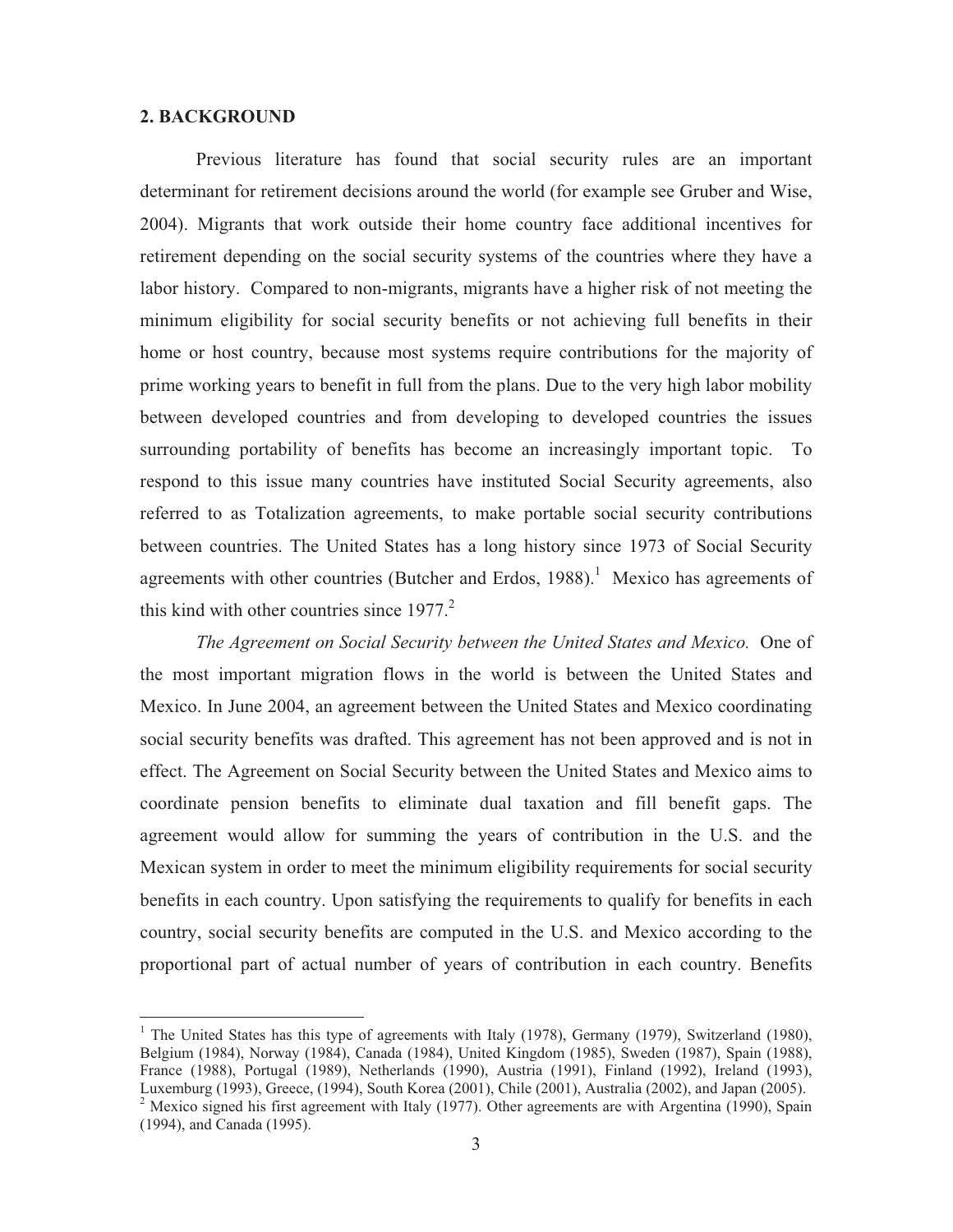correspond to the proportional part individuals contribute to each system (Martínez, 2007; Agreement on Social Security between the Unites States of America and the United Mexican States, 2004).

How a Totalization agreement between the United States and Mexico would affect the retirement behavior of Mexicans is unknown. With no Social Security Agreement, Mexicans with long spells of migration to the United States that return to Mexico (return migrants), are less likely than non-migrants to be eligible for social security benefits or health care insurance either in Mexico or the United States and thus may have additional incentives to work at older ages. On the other hand, return migrants may have different saving and wealth accumulation patterns that compensate for the loss of health and social security benefits. Return migrants with only a short migration spell to the United States may have similar retirement patterns as non-migrants given similar social security and health insurance benefits. Migrants, however, are not a random sample of the Mexican population. For example, Orrenius (1999) finds that return migrants are less educated than non-migrants.

Whether return migrants (and non-migrants) are entitled to social security benefits and health insurance in Mexico is also related to their work in the formal or informal sector before migration and upon return to Mexico. Individuals in the informal sector do not pay taxes or social security contributions. The informal sector represents an important proportion of the labor force. According to the OECD (2005), the informal sector is 25% of the labor force in Mexico. The formal sector includes private and public workers.

*Health Care Insurance.* Health care provision in Mexico is organized according to employment in the formal or informal sector. For those employed by the government and private sector, healthcare is granted by the social security system, which covers nearly half of the population. For the rest of the population, including self-employed and workers of the informal sector, healthcare services are provided by the Secretary of Health (SSA), the program IMSS-Oportunidades (previously known as IMSS-Solidaridad) and *Seguro Popular*. Private health care services play an important role, mainly among non-insured families (OPS, 2002).

*Social Security.* In Mexico, social security is mainly provided by the Mexican Social Security Institute (IMSS), mandatory for private sector workers, and the Institute of Social and Security Services for Government Workers (ISSSTE) for public sector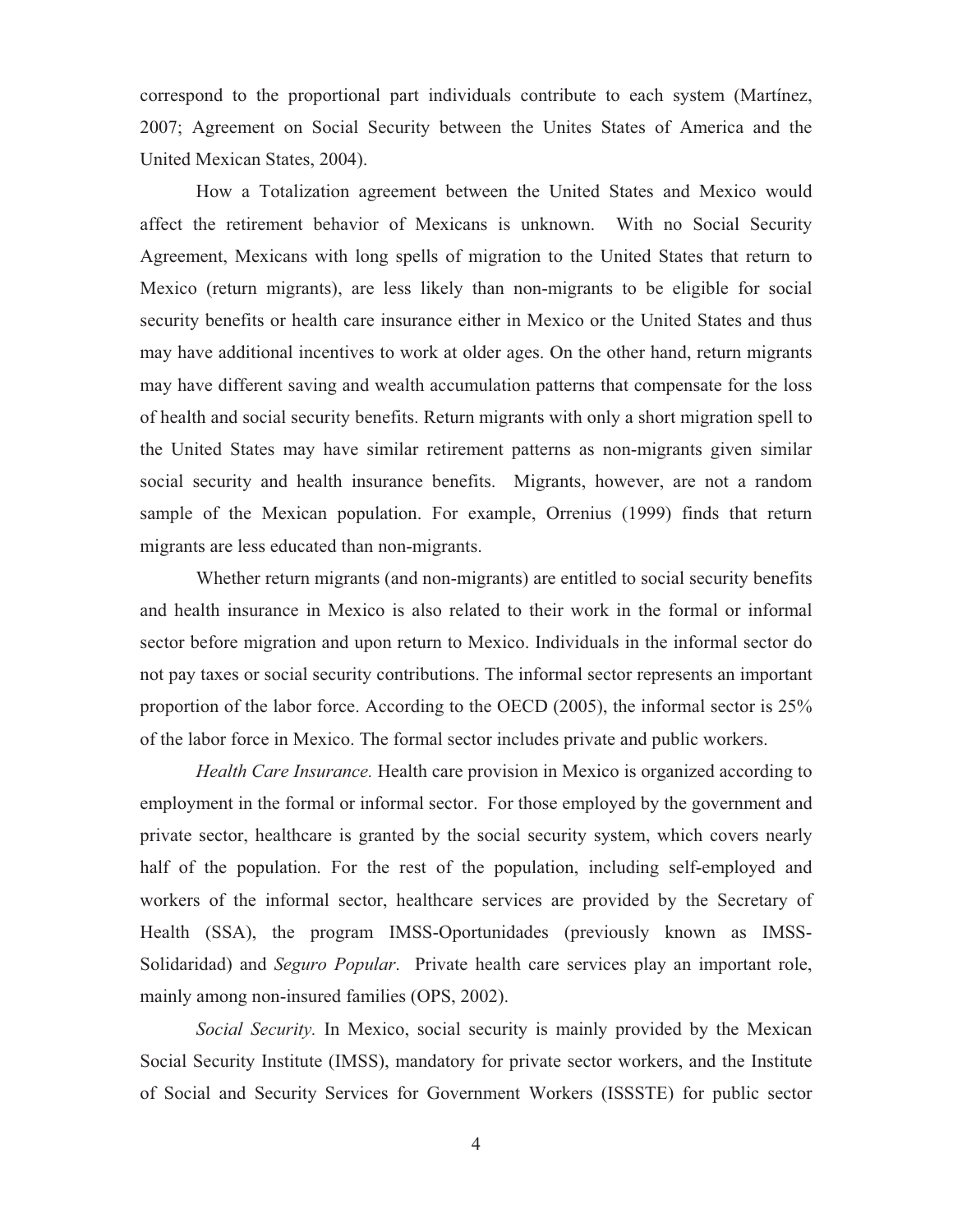workers.3 IMSS reformed its pension system from a traditional *pay-as-you-go* (PAYG) to fully funded personal retirement accounts (PRA) in July 1997. ISSSTE reformed its pension system from a traditional PAYG to a PRA in September 2007. In 2000, IMSS covered 39.6 percent of the labor force and ISSSTE covered 5.7 percent of the labor force. Other social security institutions covering workers include *Petróleos Mexicanos* (PEMEX), a state-owned oil extraction and processing company, which provides its own healthcare services, and *Instituto Social para las Fuerzas Armadas* (ISSFAM) or Social Institute for the Armed forces, attending the armed forces, and universities, state and municipalities schemes.

*Eligibility Requirements and Benefits*. Individuals contributing to the pension system of IMSS or ISSSTE before the pension reform are the *transition generation.* The *transition generation* has the option to choose at retirement the highest pension according to the rules of the PAYG or the PRA as long as they satisfy the minimum requirements in each case. Those individuals that enter the systems after the reform are the *new generation* and they only have the option to retire according to the PRA rules. The PRA system requires at least 1,250 weeks of contribution or approximately 25 years. Under the PRA system retirement is possible at 65 years old and early retirement at age 60 is available for those that can obtain a pension equivalent to 130% of the minimum wage, which is the minimum pension guarantee.

The traditional PAYG of IMSS and ISSSTE were very similar. The early and normal retirement ages are 60 and 65 respectively for both men and women. The early retirement benefit is 15% less than that of the normal retirement pension. There is a minimum pension guarantee based on the minimum wage of Mexico City. The minimum years of contribution are 10 in both cases (500 weeks). IMSS and ISSSTE PAYG system is a final salary defined benefit. For IMSS, pensions are computed based on the average wage of the previous five years to retirement and for ISSSTE, the pension is computed based on the previous year to retirement. ISSSTE's PAYG replacement rate is higher than for IMSS (Aguila, 2008).

*Retirement Incentives*. If 15 percent is actuarially fair there are no incentives to delay retirement. The social security system has no penalties for continued working after normal retirement age and dependent benefits are given to the pensioner independent of

<sup>&</sup>lt;sup>3</sup> For self-employed is not mandatory to contribute to the social security system.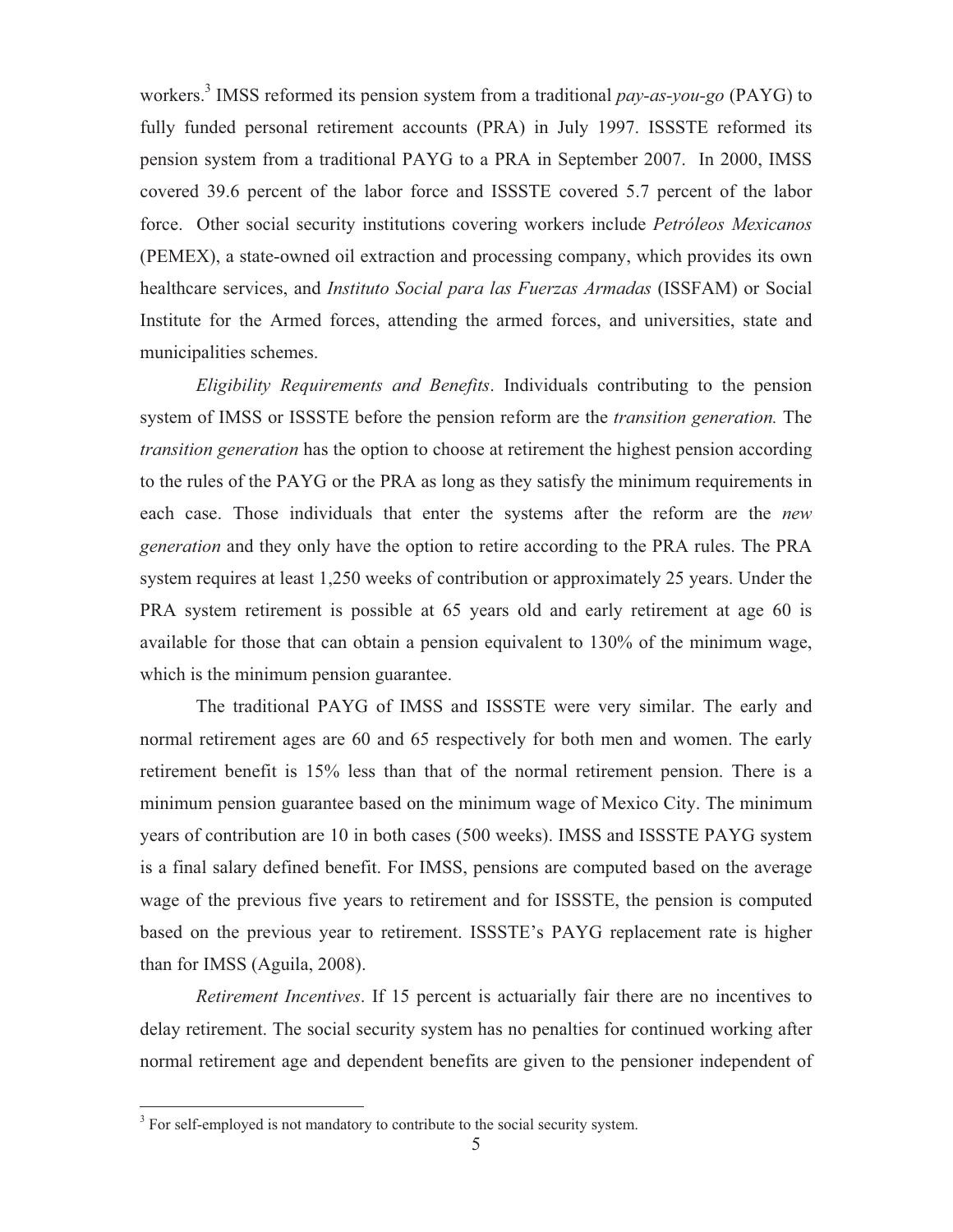the working status of the spouse. Finally, the coverage of private, employer-provided pensions is very low. Less than 10% of firms in Mexico provide this benefit and in 61% of these plans normal retirement age is 65. In sum, pensions in Mexico provide few incentives for retiring at ages less than 65 (Aguila, 2006).

The determinants of retirement are well studied in the U.S. (examples of reviews are Hurd, 1990 and Lumsdaine and Mitchell, 1999) but are far less studied in Mexico. Aguila (2006), using MHAS data and forward looking measures of pension benefits finds that social security retirement benefits are an important predictor of retirement decisions, but does not examine how migration history impacts Social Security benefits or the decision of when to retire. Miranda-Muñoz (2004) finds that 19.5 percent of individuals that claimed a pension re-entered the labor market using the data from the Mexican National Survey of Aging Sociodemography 1994 (ENSE). In terms of the most important sources of income during retirement, Wong and Espinoza (2003) using the MHAS find individuals rely on pensions, family transfers and labor income.

This is the first study to exploit a rich panel data set, the MHAS, in order to understand the labor market behavior of middle-aged and older Mexicans by their migration history and how migration to the United States is associated with the decision of when to retire. We analyze the retirement behavior of Mexican return migrants and non-migrants taking into account Mexican social security benefits, health cares access, socioeconomic characteristics, health, labor earnings, household wealth and in addition, for return migrants, U.S. Social Security benefits, residency/citizenship in the United States, and length of migration spells to the United States.

#### **3. METHODS**

The MHAS is a two wave panel (years 2001 and 2003), that emphasizes retirement behavior and how it is affected by health status, economic status, and work incentives and is a nationally representative study of individuals born before 1951 and their spouses (9,862 households). The design of the MHAS questionnaire was based on the Health and Retirement Study (HRS), so the phrasing of questions is the same and the information is comparable (Soldo et al., 2002). MHAS has rich data particularly wellsuited for examining labor force behavior with detailed information on current work status and hours of work. The MHAS also contains information on demographic and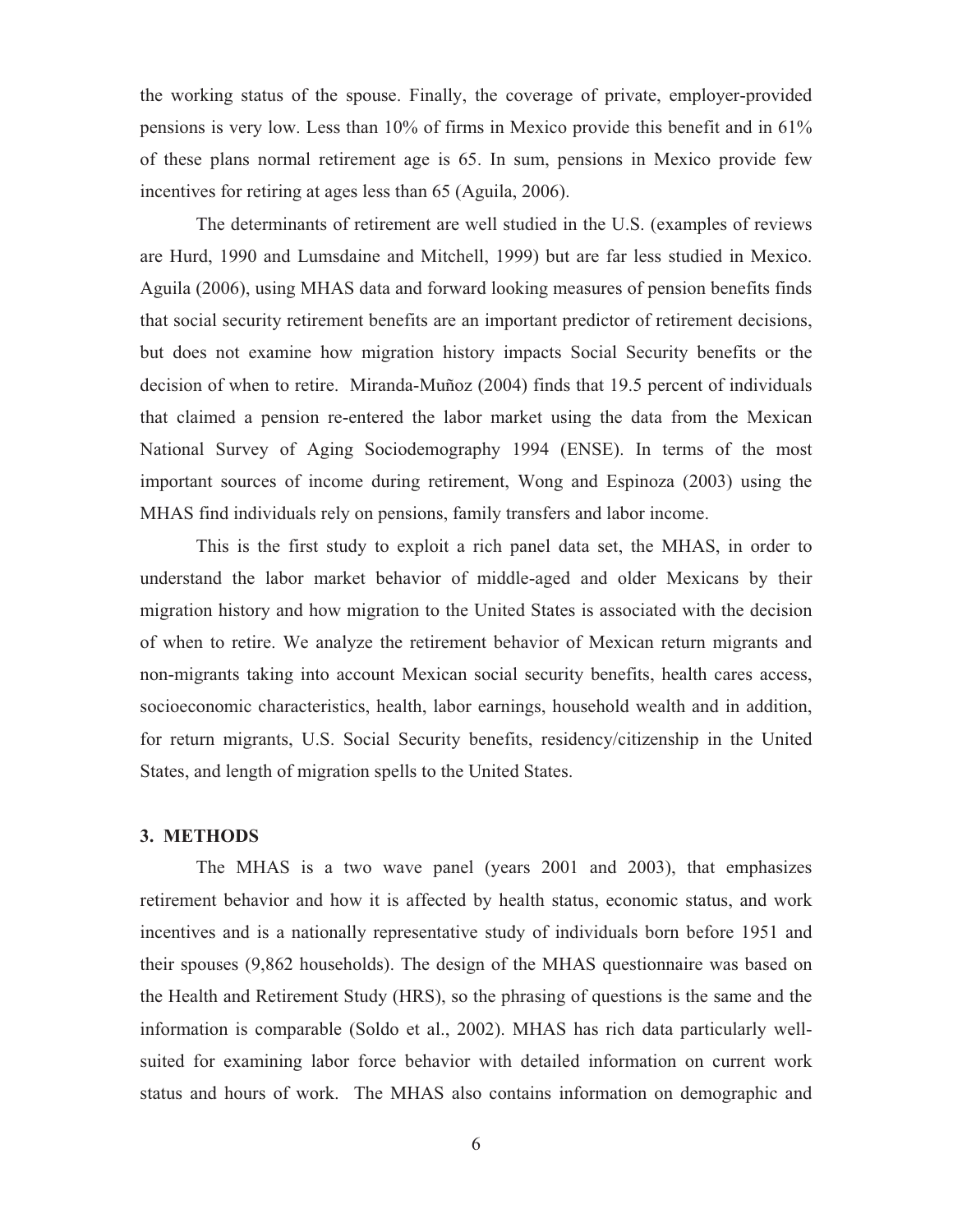employment characteristics, health, health care services provision, family transfers, detailed income and its sources, and wealth and its sources.

Moreover, the survey has information on immigration experiences to the United States including total number of years in the U.S., dates and duration for the first and last migration spell, networks in the U.S. that facilitate migration, and urban/rural location in the United States. The MHAS over-samples regions in Mexico with the highest quantity of migrants to the United States (Durango, Guanajuato, Jalisco, Michoacán, Nayarit and Zacatecas). We discuss our measurement of the key variables of interest in this analysis and describe our estimation methods in the remaining paragraphs of this section.

*Labor Force Status.* We classify individuals into three categories according to their current working status as full-time workers, part-time worker, or retired (not working). Full-time is defined as working more than 1,500 hours per year, and part-time is between 500 and 1,500 hours per year. The retirement category includes persons working less than 500 hours per year or reporting that they do not work.

*Migration.* MHAS respondents are asked in they have worked or lived in the United States excluding holidays or short visits. We classify individuals by their migration spells to the U.S. in three categories: non-migrants, short-term migrants and long-term migrants. Short-term migrants are those that have worked or lived in the U.S. up to a year. Long-term migrants are those persons that have worked or lived in the U.S. more than a year. We also develop an indicator variable of U.S. citizenship status including both permanent residency and citizenship. MHAS provides a broader perspective of migration histories than other surveys because we can analyze return migrants at ages 50 and older, after they have completed most of their working life.

*Income and Wealth.* Similar to the HRS, MHAS has detailed information on sources and amount of income and wealth and non-response is minimized due to the use of unfolding brackets. Our analysis utilizes total household income and net worth with imputed values from unfolding brackets for non-responses. Wong and Espinoza (2004) provide a detailed description of the imputation method. Total household income includes earned income, business profits, property rent income and expenses, capital assets income, income from pensions, family transfers, and transfers from government programs or individuals that are not family members. Net worth includes net of debt, the value of real estate properties, value of business and capital assets and vehicles, as well as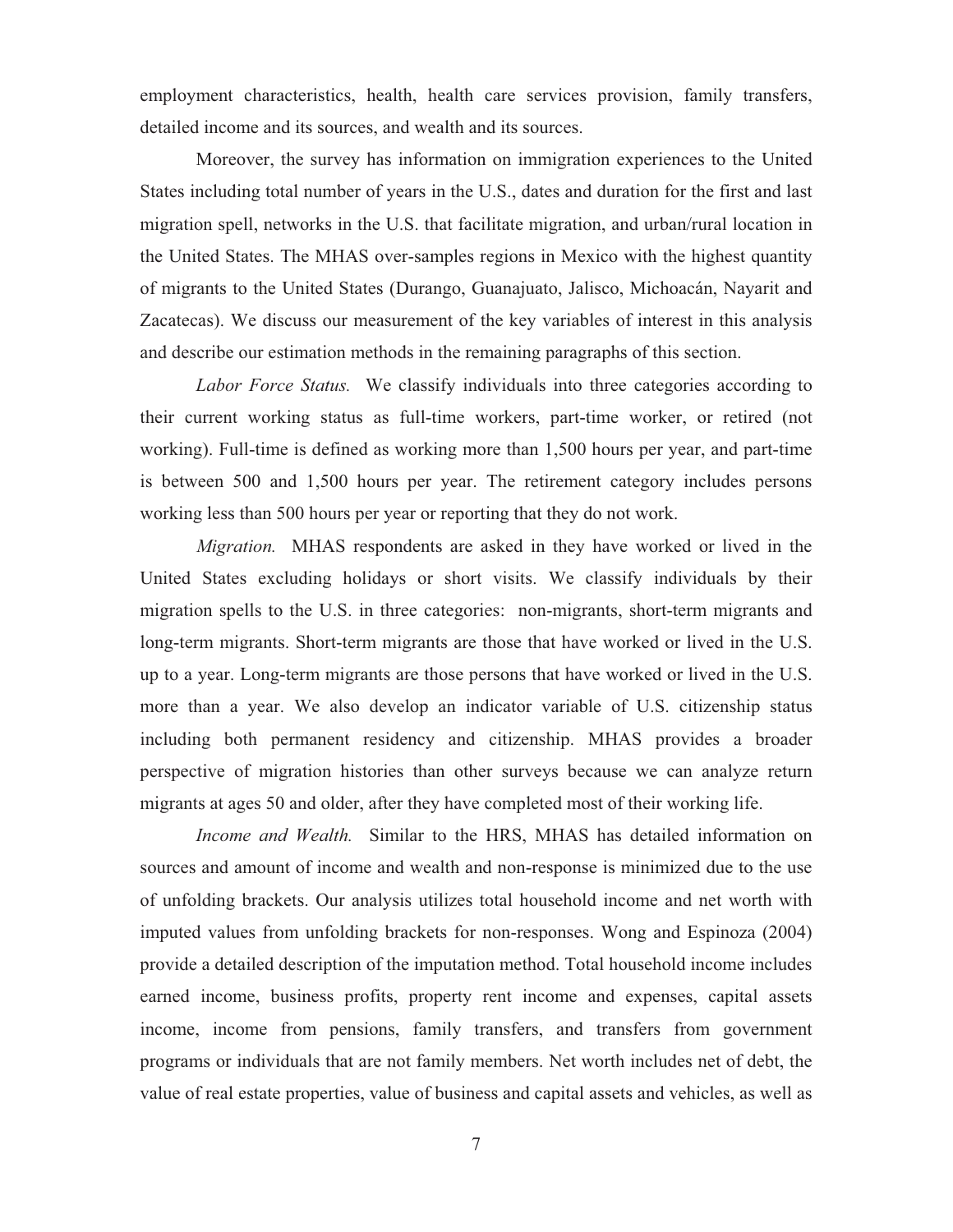other assets such as the value of savings and checking accounts. Income and net worth variables are deflated to pesos of 2002 as the base year with the Mexican official National Consumer's Price Index (NCPI) reported by the Mexican Central Bank (BANXICO) to be able to compare the 2001 and 2003 information.

 *Pensions and Health Insurance.* We can identify the social security system to which the individual contributes: IMSS, ISSSTE, PEMEX, and ISSFAM. These social security institutes provide health care services and a pension system. The MHAS allows additionally identifying whether the individual has private health insurance. These data unfortunately does not allow for identifying if the individual contributes to an employerprovided, private pension or the U.S. social security system. However, we can observe when the individual *receives* social security benefits from the U.S. Social Security system or a private pension (or a Mexican institution). Workers contributing to IMSS are the *transition generation* although, with at most four years of contributions to the PRA, the eligibility rules of PAYG are most relevant. Workers contributing to ISSSTE are in the PAYG plan because the reform from PAYG to PRA was instituted in 2007.

*Health indicators.* Our analysis utilizes several measures of health. Self-reported health status is based on five categories: excellent, very good, good, fair, and poor. As another indicator of health, we utilize responses to the following questions: "*Before age 10, did you have a serious health problem that affected your normal activities for a month or more?"* 

 *Education and Demographic characteristics.* The education variable categorizes individuals by highest level of schooling completed: no schooling, incomplete primary, complete primary, incomplete high school, complete high school, and undergraduate studies or more. Other characteristics of interest include gender, age, marital status, number of children, and whether the individual speaks an indigenous dialect as an indicator of childhood poverty.

*Multivariate model of transitions to retirement by migration status*. We estimate a retirement conditional probability model:

$$
P(R_{it}^j = 1) = f(\alpha_0 + \alpha_1 X_{it-1}^j + \alpha_2 I_{it-1}^j + \alpha_3 H_{it-1}^j + \alpha_4 M_{it-1})
$$

Where  $R_{ii}^{j}$  takes on the value 1 for individuals not working in 2003, conditional on working in 2001. That is, the sample includes only individuals who are working in 2001.  $X_{\mu}^{j}$  is a vector consisting of characteristics including age, education, number of children,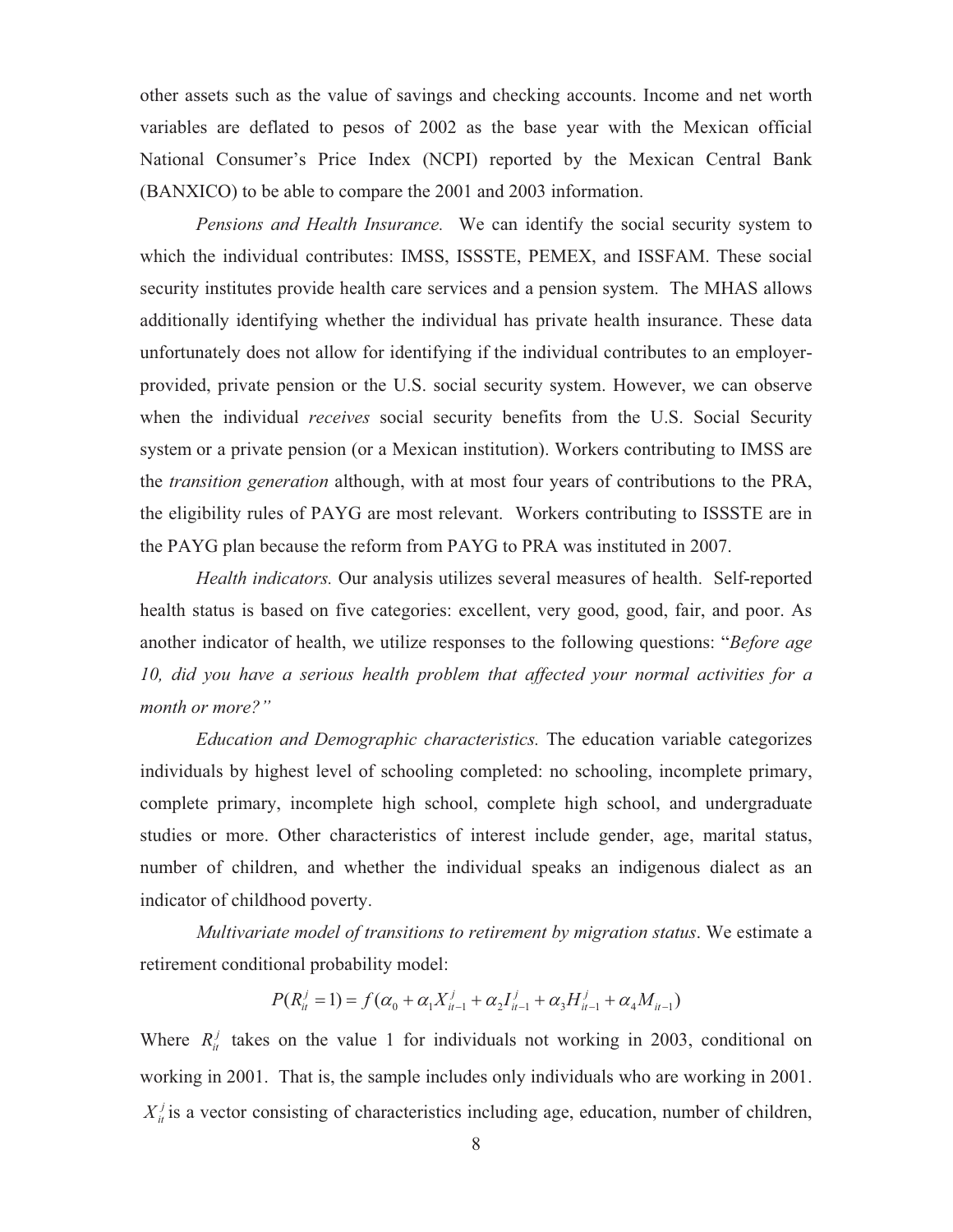marital status, and whether the individual speaks an indigenous dialect.  $I_{ii}^j$  a vector of indicators for contribution to a social security institute, type of institute and if age-eligible for retirement benefits, and also includes indicators for health insurance type, household net worth, and household income.  $H^j_{tt}$  is self-reported health status and childhood health, and  $M_i^j$  includes the age when the individual first immigrated to the United States, whether a short-term or long-term migrant, and whether a U.S. citizen or permanent resident. We estimate a Probit model separately for return migrants and non-migrants  $(j = 1,2)$  and separately for males and females.

#### **4. RESULTS**

This section presents the characteristics of the MHAS sample of middle-aged and elderly Mexicans. We analyze the demographic and socio-economic characteristics of respondents separately by whether they are non-migrants or return migrants (short-term or long-term). In addition, we study their health care and social security coverage, labor force status and labor transitions between 2001 and 2003. Finally, we present the estimation results of retirement probability models for male return migrants and male and female non-migrants and discuss the main factors that determine retirement for these groups.<sup>4</sup>

In Table 1, we present the characteristics of 13,550 respondents from the 2001 MHAS.<sup>5</sup> The mean age is 63 years and 53.9 percent are female. Over sixty percent have no schooling or incomplete primary, demonstrating the extremely low level of education of these cohorts in Mexico. The highest proportion of respondents has between 3 and 5 children (32.2 percent). The majority (60.7 percent) is married and lives in localities of more than a 100,000 inhabitants (58.8 percent). We find that 6.8 percent of the sample speaks an indigenous dialect. One of the poorest and least-educated groups is the indigenous population (Walton and Lopez-Acevedo, 2005). Of the 13,550 respondents 8.9 percent report that they have lived or worked in the United States.

#### **4.1 Migration Histories of Return Migrants**

<sup>&</sup>lt;sup>4</sup><br><sup>4</sup> The sample size for female return migrants is too small to examine separately.<br><sup>5</sup> We dropped these individuals below 50 years old in 2001. We dropped 138 ob

 $5$  We dropped those individuals below 50 years old in 2001. We dropped 138 observations because they refused to respond or did not know whether they have lived in the United States.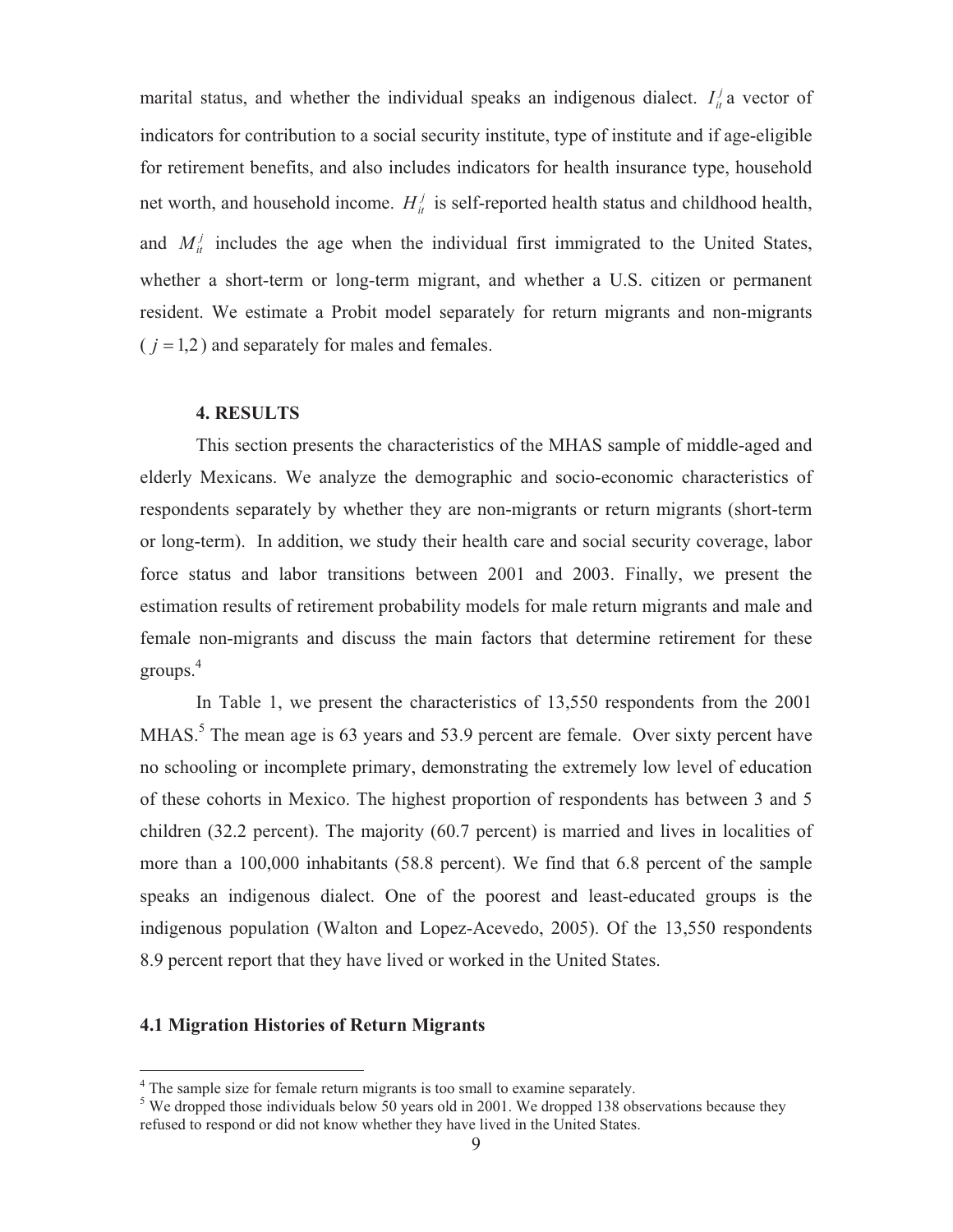The 2001 MHAS has 1,212 Mexicans with migration history to the United States and 12,338 persons without migration experience in the United States. Of the migrants, 58.1 percent are long-term return migrants, to whom immigration to the U.S. lasted more than a year, and 41.9 percent are short-term return migrants that stayed in the U.S. up to a year. In Table 2 we present some of the characteristics of short-term return migrants, long-term return migrants, and non-migrants.

*Education and Demographic Characteristics.* Most return migrants are males. Approximately 85 percent of short-term return migrants and 78 percent of long-term return migrants are male. We find marked differences between short-term, long-term migrants, and non-migrants. Long-term migrants are more likely than short-term migrants to be female. This finding is consistent with some studies that find one of the important reasons for females to migrate is due to family reunification (for example UNDP, 2007; Binational Study on Migration, 1997). Overall, return migrants are less educated than non-migrants. A higher proportion of short-term migrants (69.2 percent) have no schooling or incomplete primary than long migrants (61.6 percent) or non-migrants (59.8 percent). A higher proportion of long-term migrants and non-migrants completed high school or undergraduate studies or more (16.8 and 17.0 percent respectively) compared with short-term migrants (12.0 percent).

Short-term migrants are more likely to have six or more children than long-term migrants and non-migrants (59.7, 55.0 and 49.7 percent respectively) and are more likely to be married than the other two groups. Although the majority of respondents live in localities of 100,000 inhabitants or more, short-term migrants are more likely to be from rural areas than long-term migrants and non-migrants.

*Migration Experience.* The experience in the U.S. was different for short and long term return migrants. Networks in the U.S. are important for migrants, particularly long-term migrants. Just over 38 percent of short-term migrants knew somebody in the U.S. to help them settle while almost 62 percent of long-term migrants had U.S. networks. Short-term migrants were more likely to live in rural areas of the U.S. than long-term migrants (55 versus 41 percent respectively). In the case of long-term migrants 21.1% are U.S. citizens or permanent residents, while only 5.5 percent of short-term migrants have this legal status. There are, however, several similarities between the migration experiences of short and long-term migrants. The median age of first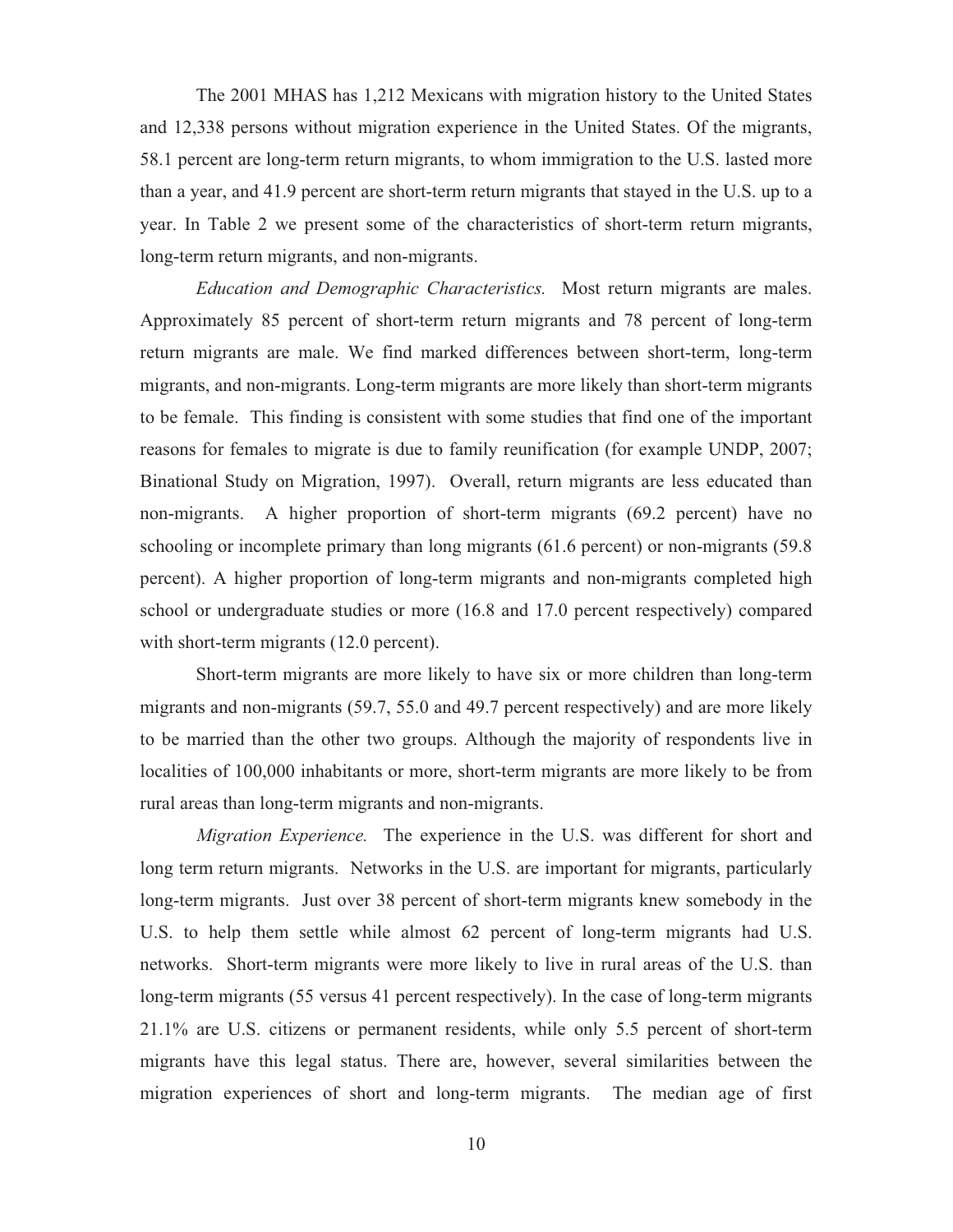migration to the United States is 26 for short-term and 25 for long-term migrants. Most migrate during prime working ages and only a small proportion of short-term (8.0 percent) and long-term (3.6 percent) migrants move to the U.S. for the first time after age 50.

Long-term migrants potentially spend an important part of their working life in the U.S. and thus are more likely to be affected by a social security agreement between the United States and Mexico. <sup>6</sup> The long-term migrants median length stay is four years and the average length stay is 7.8 years. Figure 1 shows the age that long-term migrants returned to Mexico after their last stay in the U.S. for those with citizenship or permanent residency or neither. We can observe a spike for U.S. citizens or residents around retirement age. This suggests some migrants return to their country of origin during retirement and life cycle decisions and possibly public retirement benefits are important. For those that are not citizens or permanent residents we observe they returned mostly during working age, the highest proportion is between 20 and 50 years old.

Figure 2 shows the year of return to Mexico for long-term migrants after their last stay in the U.S. by citizenship or residency status. Individuals with U.S. citizenship or residency are most likely to have last returned from the U.S. the year before the interview date, suggesting they move back and forth between Mexico and the U.S. more than noncitizens/residents. We can observe a different pattern for return migrants without citizenship or residency that correspond to changes in U.S. immigration programs and laws. The end of the *Bracero Program* in 1964 for temporary or seasonal workers may have caused the increase in the return migrants at the beginning of the 1960s. The 1986 immigration law IRCA (Immigration Reform and Control Act) may have had an effect in the decline of return migrants during the 1980s, because this law increased the immigration enforcement budget, imposed sanctions for hiring illegal immigrants, and gave amnesty to illegal immigrants. During the 1990s, we observe an increasing trend in return migrants. Implemented in 1996, the Illegal Immigration Reform and Immigrant Responsibility Act put in place more penalties for illegal entry, smuggling, further crossing deterrents such as the fencing in the border of San Diego and Tijuana, and a stronger boarder patrol using more advanced technology and more qualified agents. In addition to this reform, the Personal Responsibility, Work Opportunity, and Medicaid

<sup>&</sup>lt;sup>6</sup> In terms of job tenure in the U.S., Aguilera (2003) found that Mexican workers have an average of 5 years using the 1992 Legalized Population Survey.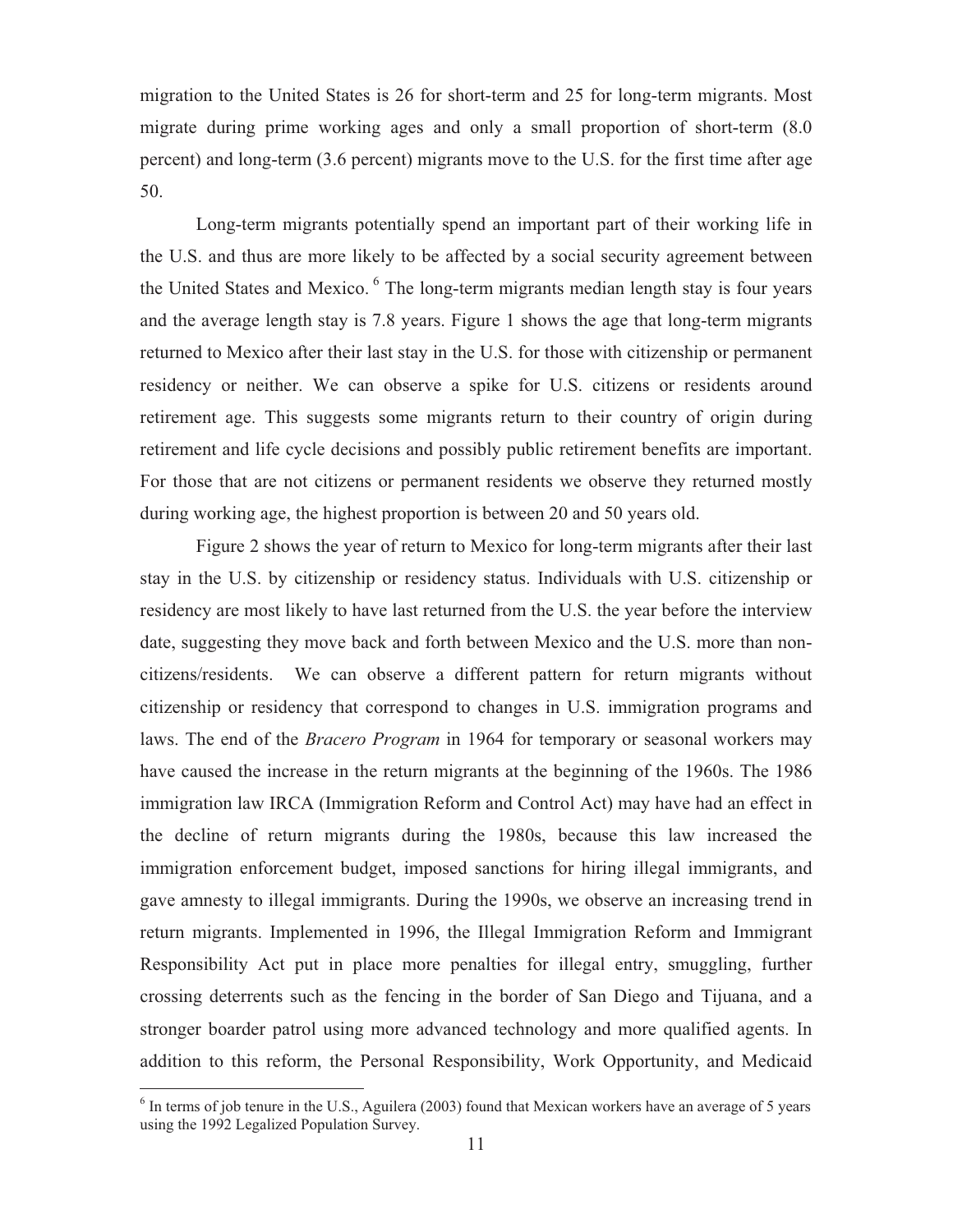Restructuring Act (PRWORA) also approved in 1996 to restrict illegal immigrants from government safety net programs and benefits. The PRWORA limited the access to welfare benefits for non-citizens, creating pressure on immigrants who were legal residents to apply for U.S. citizenship in order to fully qualify for means-tested programs (Espenshade et al, 1997; Van Hook, 2003). Although the relative importance of these programs on naturalization rates is not clear (Balistreri and Van Hook, 2004; Borjas 2002; Van Hook et al, 2006), it is clear that naturalization rates increased significantly after 1996. Regardless of the relative effects, since citizens have lower restrictions to sponsor the legal entry of their immediate relatives, higher naturalization rates increased the volume of immigration and permanent settlement as well, since families were together and there was thus less incentive to return (Massey et al, 2002).

*Socio-economic Status.* A very small proportion of Mexican migrants to the U.S. correspond to the lowest part of the income distribution in Mexico as indicated by indigenous language (Table 2). Only 2.7 and 2.2 percent of short-term and long-term migrants respectively, speak an indigenous language compared to 7 percent of nonmigrants. Long-term return migrants have higher economic status than short-term migrants and non-migrants, the later two having similar levels at the median.

*Health.* Most respondents report fair or poor current health status (Table 2). Approximately sixty percent of short-term migrants and non-migrants report fair or poor health while just over fifty percent (53 percent) of long-term migrants report fair or poor health. More short-term (14.6 percent) and long-term migrants (12.3 percent) indicate that they had a serious health problem before age 10 in comparisons to non-migrants (9.8 percent).

*Health Insurance and Pensions.* Table 2 shows that non-migrants have the highest coverage of health care from social security institutions (57.6 percent) although shortterm migrants have a similar rate of coverage (55.6 percent). Long-term migrants, as expected, have more private insurance than the other groups (4.1 percent) and less coverage through social security institutions (47.6 percent) or many of them do not have any type of insurance (44.2 percent). Both individuals with and without migration spells have contributed during their working life to a Mexican Social Security Institute (Table 2). Forty-four percent of short-term migrants, 38 percent of long-term migrants, and 33 percent of non-migrants have contributed to a social security institute. Due to the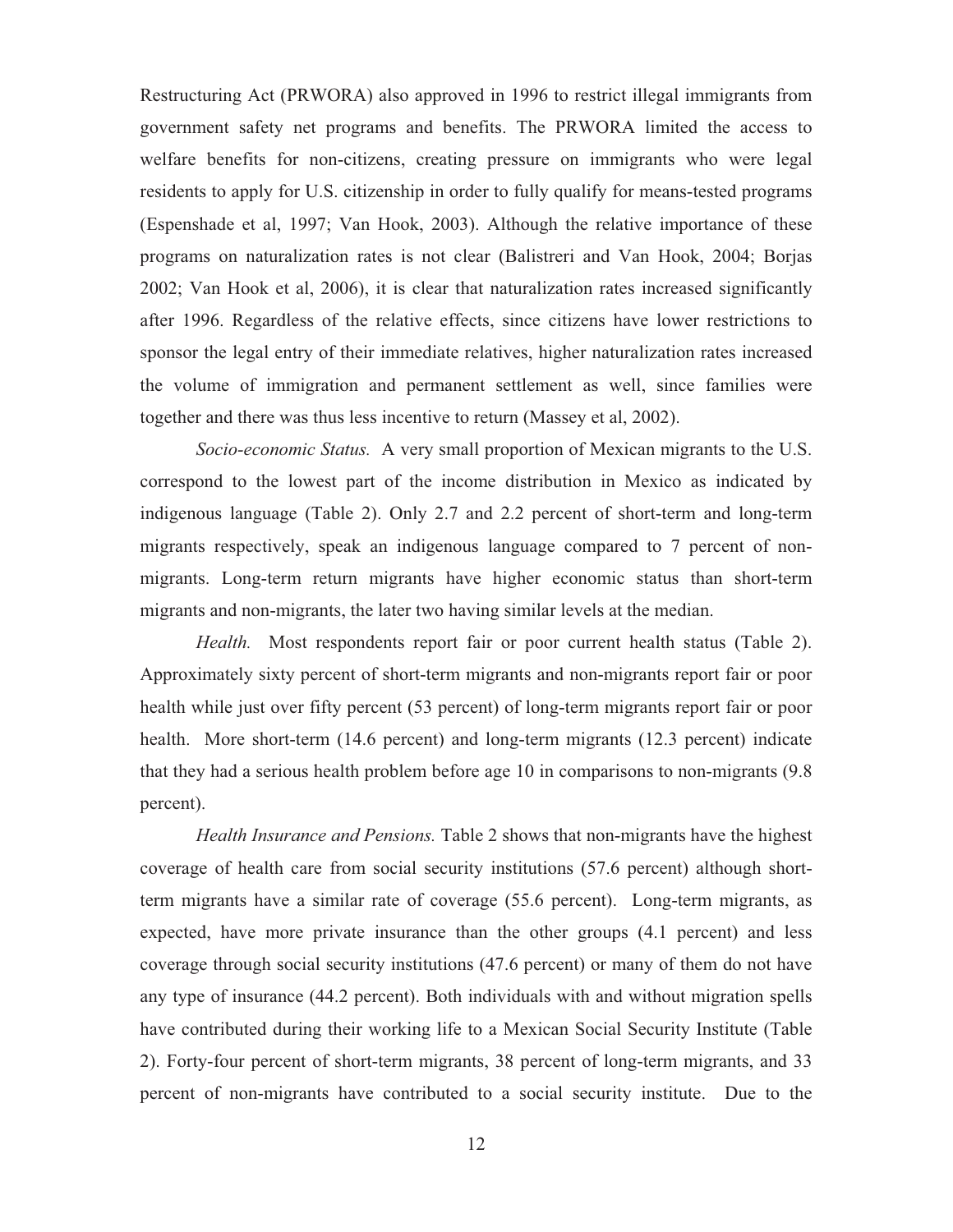importance of Social Security benefits in retirement decisions, we return to a more detailed analysis of Social Security.

Some migrants are entitled to social security benefits in both the U.S. and Mexico. As mentioned in the institutional background, there is no agreement for portability of social security contributions between the United States and Mexico. Individuals must satisfy requirements in each system separately in order to qualify for benefits. As expected, long-term migrants are more likely to be collecting U.S. Social Security benefits than short-term migrants or non-migrants and the rates increase with age: among long-term migrants ages 65 to 69, 12 percent receive U.S. Social Security benefits (Table 3). A very small proportion of short-term migrants and non-migrants have access to U.S. social security benefits perhaps as dependent or spousal beneficiaries. Receipt of Mexican Social Security benefits is low among older Mexicans. Among non-migrants only about one-third of individuals age 60 and over are receiving benefits. The rate of benefit receipt is lower for return migrants in these age groups and lowest for the longterm migrants. For men and women there are similar levels of coverage of U.S. and Mexican social security benefits however men are more likely to have private pensions than women (results not shown).

In summary, based on Mexican respondents over age 50 in 2001, we find that 8.9 percent have lived and/or worked in the United States. Based on these results, only a small proportion of Mexicans would benefit from a Totalization Agreement although family members may too become newly entitled. In addition, the signing of an agreement would likely change who chooses to be a migrant and the migrants' behavior. We find that networks in the United States are an important factor in the decision to migrate, which is generally undertaken for the first time while individuals are between 20 and 30 years of age. There is a wide heterogeneity in terms of level of education for Mexican return migrants although the level of these cohorts is low with short-term migrants having the lowest levels of education. Long-term return migrants are the least likely of the groups to have public health insurance, which indicates low rates of current contributions to Social Security systems and thus may indicate a lower likelihood of being eligible for Social Security retirement benefits. Over half of return migrants never contributed to a Mexican social security institute. Some migrants are receiving social security benefits from the U.S.: twelve percent of long-term migrants ages 65 to 69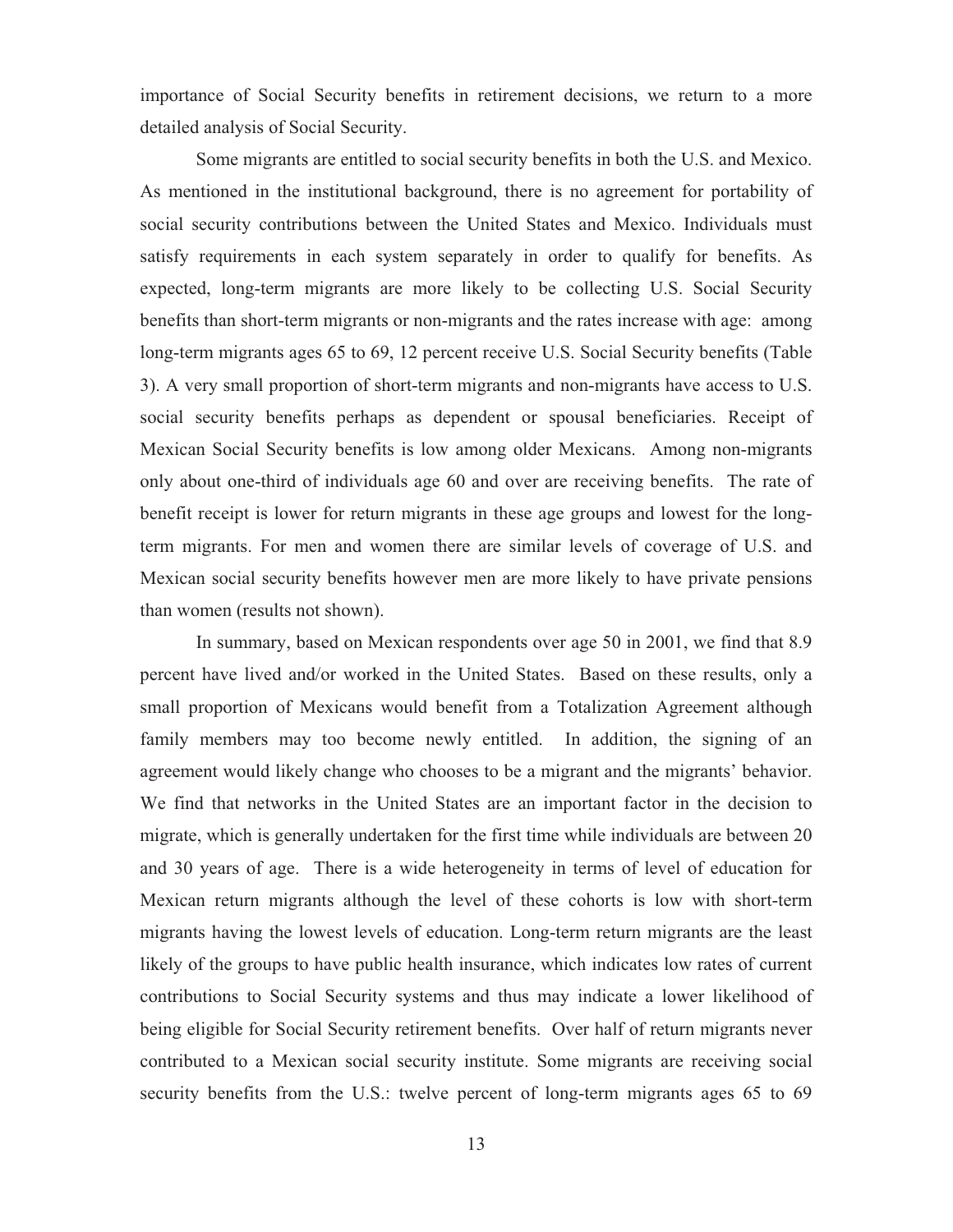receive U.S. Social Security benefits. The observed differences between migrants and non-migrants discussed here suggest that they may have different labor force behavior at older ages. We turn to an analysis of their labor supply next.

#### **4.2 Labor Force Status**

Labor force participation in Mexico declines with age although almost 40 percent of males are working after age 70 which may be in part due to a lack of social security and health care coverage for a substantial proportion of individuals (Table 4). We observe women of these cohorts have a low labor force participation rate. Approximately 34 percent of women 50 to 54 years old work, in comparison to 87 percent of men in the same group of age. The participation rate of women declines substantially with age and by early retirement age (age 60) is 21 per cent. Most workers have a full-time job. This may indicate preference for full-time work or a lack of flexibility of the Mexican market to provide part-time "bridge" jobs. The proportion of men in full-time work decreases with age and only a very small increase in part-time work. Among women, part-time and full-time work decrease with age.

Table 5 shows the proportion of individuals working full-time, part-time or not working according to their migration history to the United States. Return migrants are more likely to be working at all ages than non-migrants. This could indicate that individuals with truncated labor histories in the U.S. and Mexico have to work up to older ages because they do not qualify for U.S. or Mexican social security benefits. Alternatively, they may have a higher attachment to the labor force than non-migrants. Part-time work among return migrants increases from less than 10 percent to 14 percent from age 50 to 65 after which it remains fairly stable. In contrast, among non-migrants, about 10 percent engage in part-time work and this does not vary much across these same ages.

We use waves 2001 and 2003 to analyze labor transitions between working (fulltime and part-time) and not working states over 2 years by migration status in Table 6 and Table 7 and for males and females in Table 8 and 9. Transitions from work (full-time or part-time are similar for migrants and non-migrants. Non-migrants are slightly less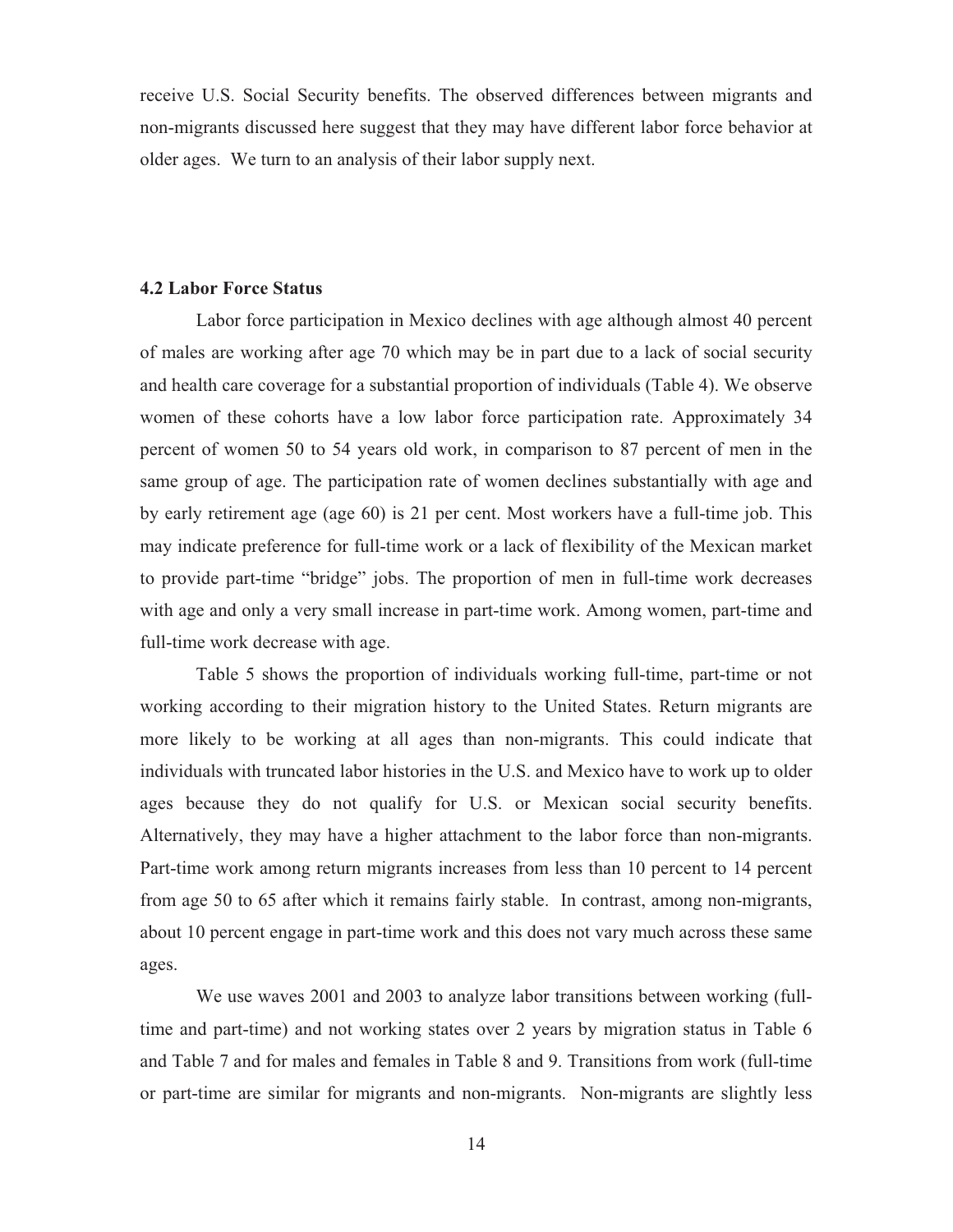likely than migrants to transition from full-time work to part-time or retirement. Return migrants are much more likely than non-migrants to 'unretire.' That is, 23 percent of return migrants are not-working in 2001 and working in 2003 while the corresponding rate for non-migrants is 14 percent. Working women are much more likely to retire between waves than men and more likely to move from full-time to part-time work (Table 8 and Table 9). Sixteen percent of full-time male workers retire between survey waves and 33 percent of full-time women. Women are also less likely to 'unretire' between waves compared with men.

 In sum, we find that about a third of individuals are still working at normal retirement age. Women have much lower labor force participation than men and transition to retirement earlier. We observe small proportion of persons in part-time jobs but it seems to slightly increase towards retirement age for men and individuals with migration spells to the United States. Also, a higher proportion of individuals with migration spells to the U.S. are working around retirement age and at older ages in comparison to those with no migration spells to the U.S. We find similar patterns of labor transitions from full-time to part-time work and retirement for individuals with and without migration spells. Slightly more individuals with migration spells are re-entering the labor market after retirement. In the next section we analyze the main determinants for retirement for individuals with and without migration spells.

### **4.3. Determinants of Transitions to Retirement**

 Retirement decisions depend on health status, accumulation of wealth, social security entitlements, among other factors. In this section we analyze the factors that affect retirement decisions for Mexicans with and without migration spells to the United States. We model the probability of retiring in 2003, conditional on working in 2001 using a probit model. Table 10 shows the results for males with migration spells to the U.S., and males and females without migration spells to the United States.<sup>7</sup>

Factors that increase the probability of retirement for male return migrants are poor health, public health insurance, public Social Security, particularly being newly age eligible for benefits and household income. Public health insurance increases retirement by 0.089. Having ever contributed to a Mexican Social Security system and being newly age eligible for benefits (age 60 or 61 in 2003) increases the probability of retiring

 7 There are too few female migrants for multivariate estimation.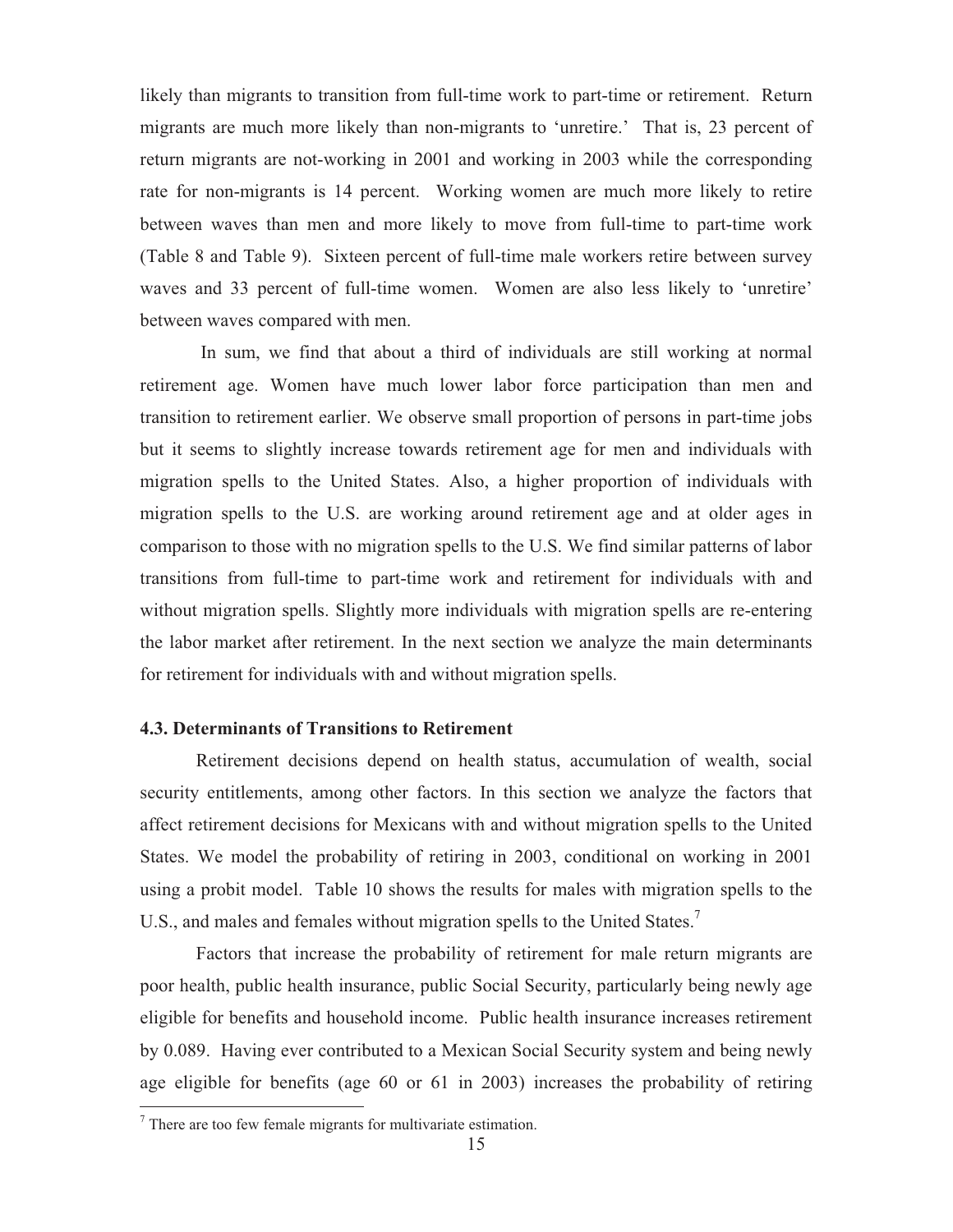substantially, by 0.29 compared to return migrants without contributions to a public Social Security. Receiving U.S. social security benefits increases the probability of retiring by another 0.27 relative to not having these benefits although due to large standard errors, the effect is not statistically different than zero. These estimates reveal the importance of public pension benefits in the decision to retire for return migrants. Access to U.S. Social Security may be interpreted as a wealth effect. In addition, receipt of this benefit may induce Mexican migrants in the U.S. to return to Mexico. Interestingly, there is no additional effect of net household wealth. Relative to having very good or excellent health, poor health increases the probability of retirement by 0.22.

In the third column we show the results for males without migration spells to the United States. Only a few of the factors associated with increases in the probability of retirement are the same for non-migrant males as for return migrant males and the size of the effect differs. Public health insurance, and public Social Security, particularly being age eligible for benefits all increase the probability of retirement however the effects are much smaller for non-migrants compared to migrants (0.04 and 0.07 respectively for health insurance and newly age eligible for public social security). In contrast to migrants, poor health does not increase the likelihood of retirement, high education decreases the likelihood of retirement and there is no effect of household income.

The determinants of retirement for non-migrant females are much different than those for non-migrants (and migrant) males with the exception that contribution to a Social Security system and being newly age eligible for benefits increases retirement relative to those without a public pension program (0.16) and the size of the effect is substantial (baseline retirement hazard is 0.35). Higher education is associated with a decrease in the propensity to retire. For example, a high school graduate decreases the probability of retiring by 0.15. While number of children had no effect on male retirement, for females, children are associated with a substantial increase in the probability of retiring. This might be explained by the importance of transfers from children to older parents, particularly to the mother. Public health insurance has no effect on retirement relative to having no health insurance. Health has a large effect, increasing the probability of retirement with good, fair and poor health all increasing the probability of retirement by about 0.20 relative to excellent health.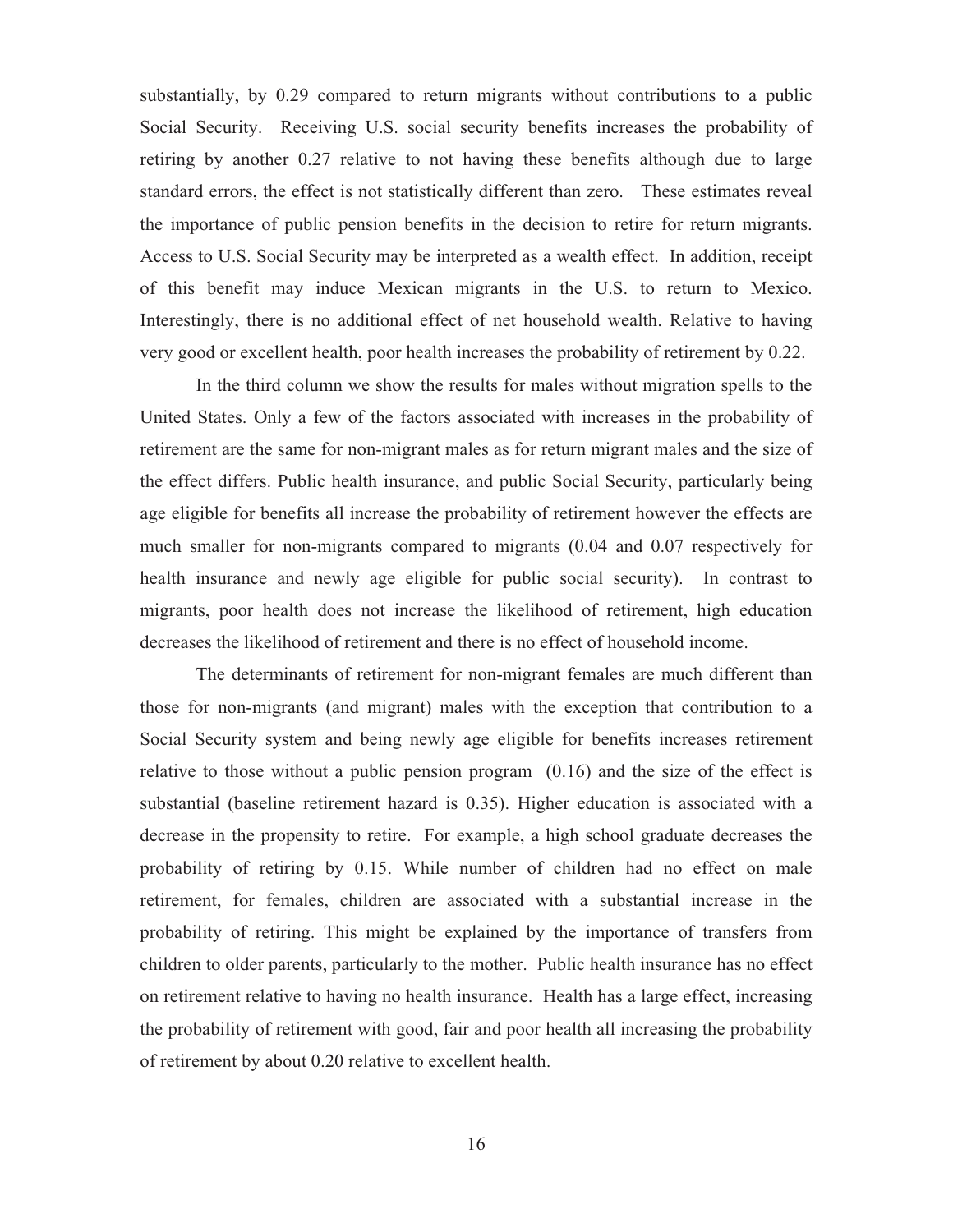The findings in Table 10 are generally consistent with the previous literature on retirement behavior in the U.S. and many other developed countries, highlighting the importance of social security systems and health status. While the retirement behavior of return migrant males is much more responsive to public benefit compared to that of nonmigrant males, and the importance of receiving U.S. social security benefits in inducing retirement among return migrant males is worthy of additional research. In addition, the impact of children on the retirement behavior of women suggests family transfers as a resource in retirement may be a particularly important factor for women.

#### **Conclusions**

 This study examined the characteristics and retirement behavior of Mexicans with and without migration spells to the United States. The data set used, MHAS, provides a nationally representative sample of Mexicans 50 years and older. These data provide a broader perspective of migration histories than other surveys because the respondents have completed most of their working lives. Most of the return migrants first went to the U.S. in their twenties and thirties and among those that returned, migrants with U.S. citizenship or residency status had a propensity to do so near retirement age.

 The birth cohorts represented in the MHAS have very low levels of schooling with short-term return migrants having the lowest levels. Many Mexicans do not have access to public health insurance and will not benefit from public retirement pension. Around 40% of individuals do not have health care insurance and 50% have never contributed to a Mexican social security institute. Long-term return migrants are the least likely to have public health insurance, which indicates low rates of current contributions to Social Security systems and thus may indicate a lower likelihood of being eligible for Social Security retirement benefits. Over half of return migrants never contributed to a Mexican social security institute. This is consistent with truncated labor histories in the U.S. and Mexico but may also reflect the selection of who chooses to be a long-term migrant. However, 12 percent of long-term migrants age 65 to 69 are receiving U.S. Social Security benefits.

 Work for males over age 70 is common and more likely for return migrants than non-migrants. Part-time work increases slightly close to normal retirement age. Labor transition patterns of return migrants and non-migrants are similar but migrants re-enter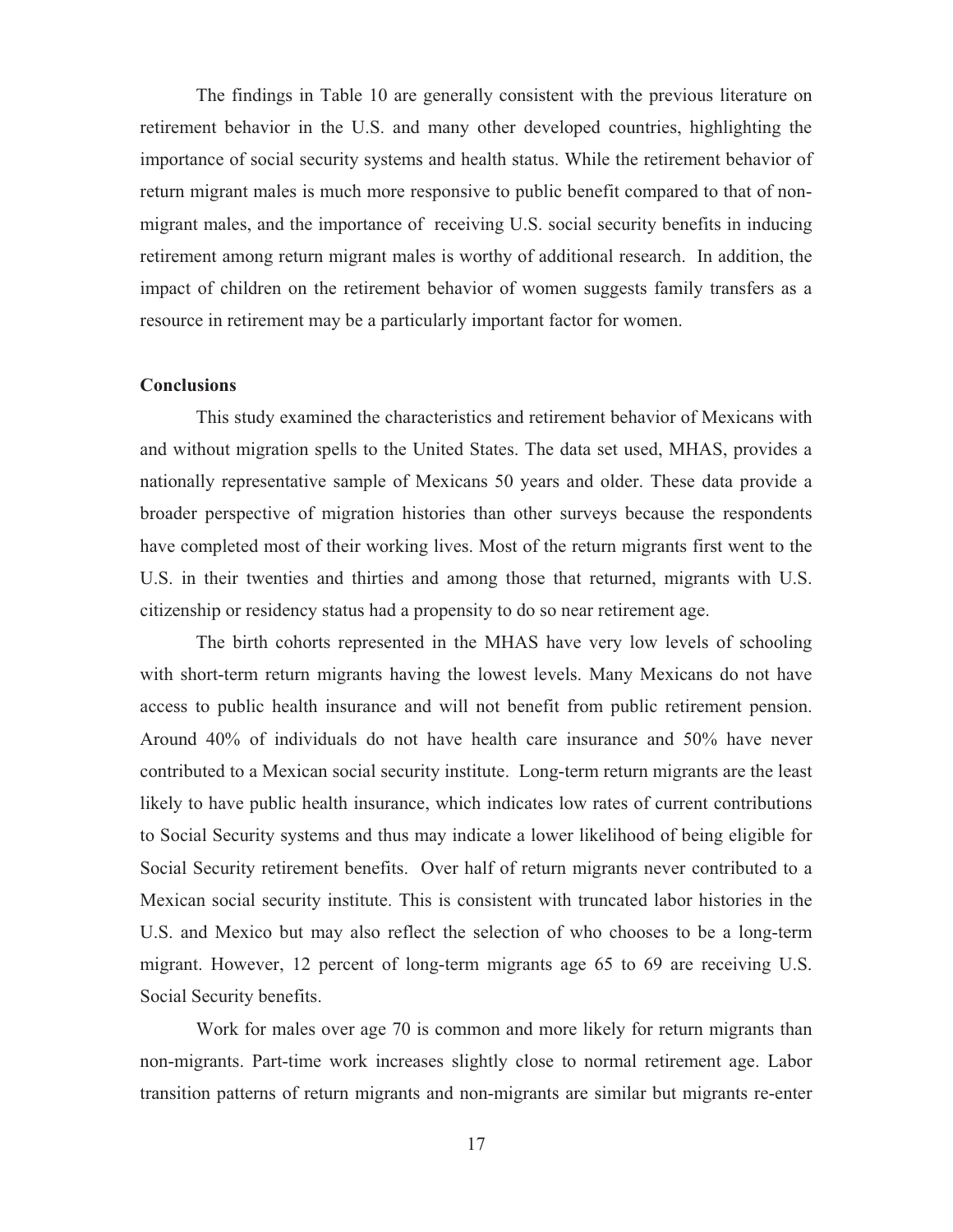the labor market in a higher proportion after retirement. Middle-aged and elderly female labor force participation is quite low in comparison to men.

 The finding that public programs are important factors in the retirement decision is consistent with the previous literature on retirement behavior. Only a few of the factors associated with increases in the probability of retirement are the same for non-migrant males as for return migrant males. Public health insurance, and public Social Security, particularly being age eligible for benefits all increase the probability of retirement however the effects are much smaller for non-migrants compared to migrants. While poor health appears to push return migrants out of the labor force, it has no effect on nonmigrant males. Although female non-migrants also respond to being newly age eligible for Social Security benefits, many of the determinants of retirement for non-migrant females are much different than those for non-migrants (and migrant) males with household characteristics such as marital status and number of children playing an important role.

 According to the 2001 MHAS, the proportion of Mexicans 50 years and older who report having worked or lived in the United States is just under 10 percent. The responsiveness of current older Mexican workers to pension benefits, suggests that an Agreement would certainly affect the retirement behavior of Mexican migrants. The proposed agreement would likely increase the number of authorized and unauthorized Mexican workers and family member eligible for Social Security benefits and change migration behavior in terms of who migrates to the United States from Mexico, how long they stay and whether they return.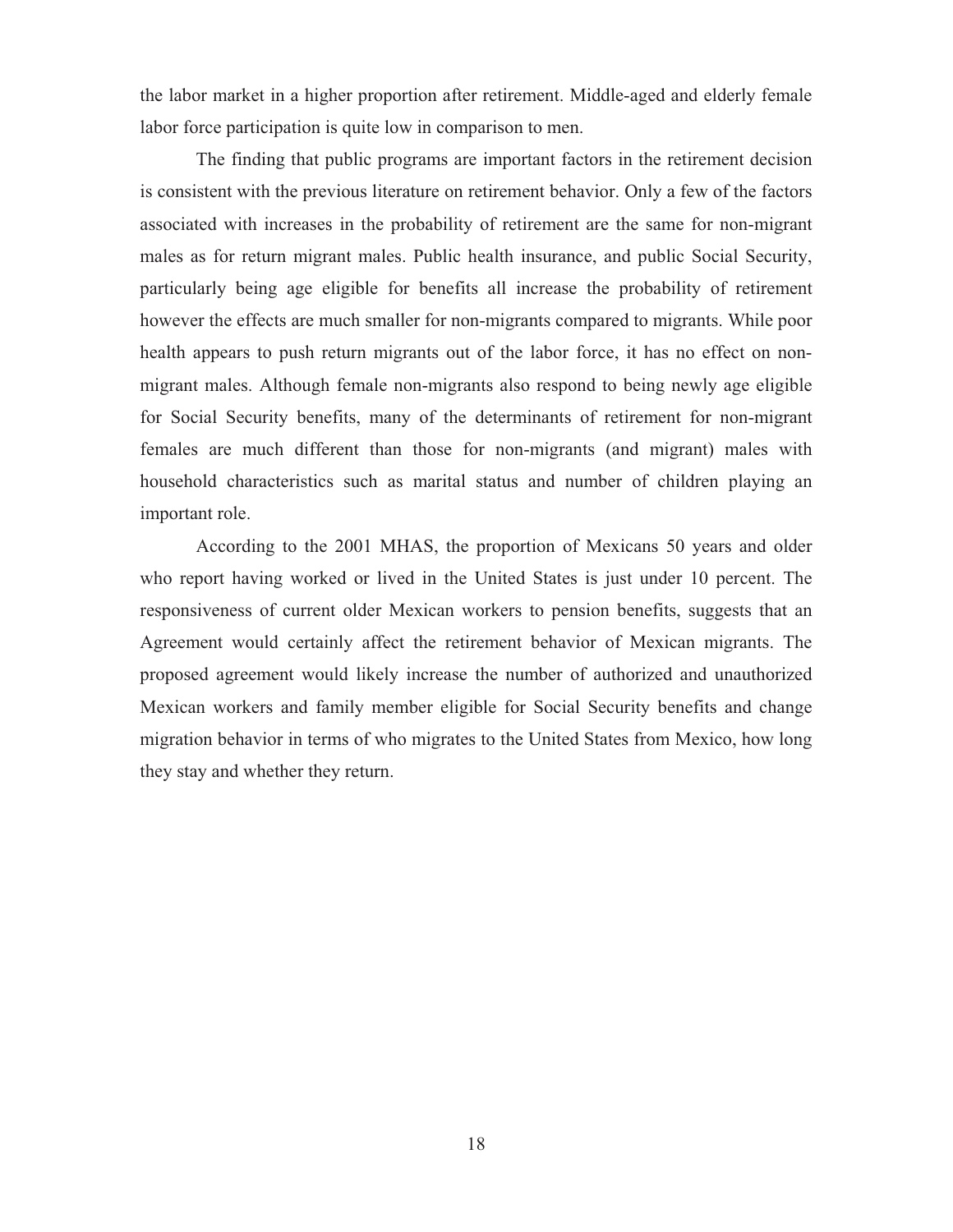#### References

- Agreement on Social Security between the Unites States of America and the United Mexican States, 2004.
- Aguila, Emma, "Personal Retirement Accounts and Saving," *RAND Working Paperwr-600*, 2008.

———, "Retirement Behavior: Evidence of the Mexican Case," *Mimeo, University of College London*, 2006.

- Aguilera, M. B., "The Impact of the Worker: How Social Capital and Human Capital Influence the Job Tenure of Formerly Undocumented Mexican Immigrants," *Sociological Inquiry,* Vol. 73, No. 1, 2003, pp. 52-83.
- Angel, J. L., "Devolution and the Social Welfare of Elderly Immigrants: Who Will Bear the Burden?," *Public Administration Review,* Vol. 63, No. 1, 2003, pp. 79-89.
- Balistreri, Kelly S. and Jennifer Van Hook, "The more things change the more they stay the same: Mexican naturalization before and after welfare reform," *International Migration Review,* Vol. 38, No. 1, 2004, pp. 113-130.
- Borjas, George. "Welfare reform and immigration." In *The New World of Welfare*, Blank, R. and R. Haskins, ed. Washington, D.C.: Brookings Institution Press, 2002.
- Butcher, Paul and Joseph Erdos, "International Social Security Agreements: The U.S. Experience," *Social Security Bulletin,* Vol. 51, No. 9, September 1988, p. 4.
- Duncan, B., Hotz, V., and Trejo, S. J., "Hispanics in the U.S. Labor Market," *California Center for Population Research University of California Los Angeles On-Line Working Paper Series CCPR-040-05.*, 2005.
- Espenshade, Thomas J, Jessica L. Baraka, and Gregory A. Huber, "Implications of the 1996 Welfare and Immigration Reform Acts for US Immigration," *Population and Development Review,* Vol. 23, No. 4, 1997, pp. 769-801.
- Flippen, C., "Pathways to retirement: patterns of labor force participation and labor market exit among the pre-retirement population by race, Hispanic origin, and sex," *Journals of Gerontology Series B: Psychological Sciences and Social Sciences,* Vol. 55, No. 1, 2000, pp. 14-27.
- Fry, R., & Lowell, B. L., "The Wage Structure of Latino-Origin Groups across Generations," *Industrial Relations: A Journal of Economy and Society,* Vol. 45, No. 2, 2006, pp. 147-168.
- Greenlees, C. and R. Sáenz, "Determinants of Employment of Recently Arrived Mexican Immigrant Wives," *International Migration Review,* Vol. 33, No. 2, 1999, pp. 354-377.
- Gruber, J., Wise, D. A., ed. *Social Security Programs and Retirement around the World: Micro-Estimation*: NBER, The University of Chicago Press, 2004.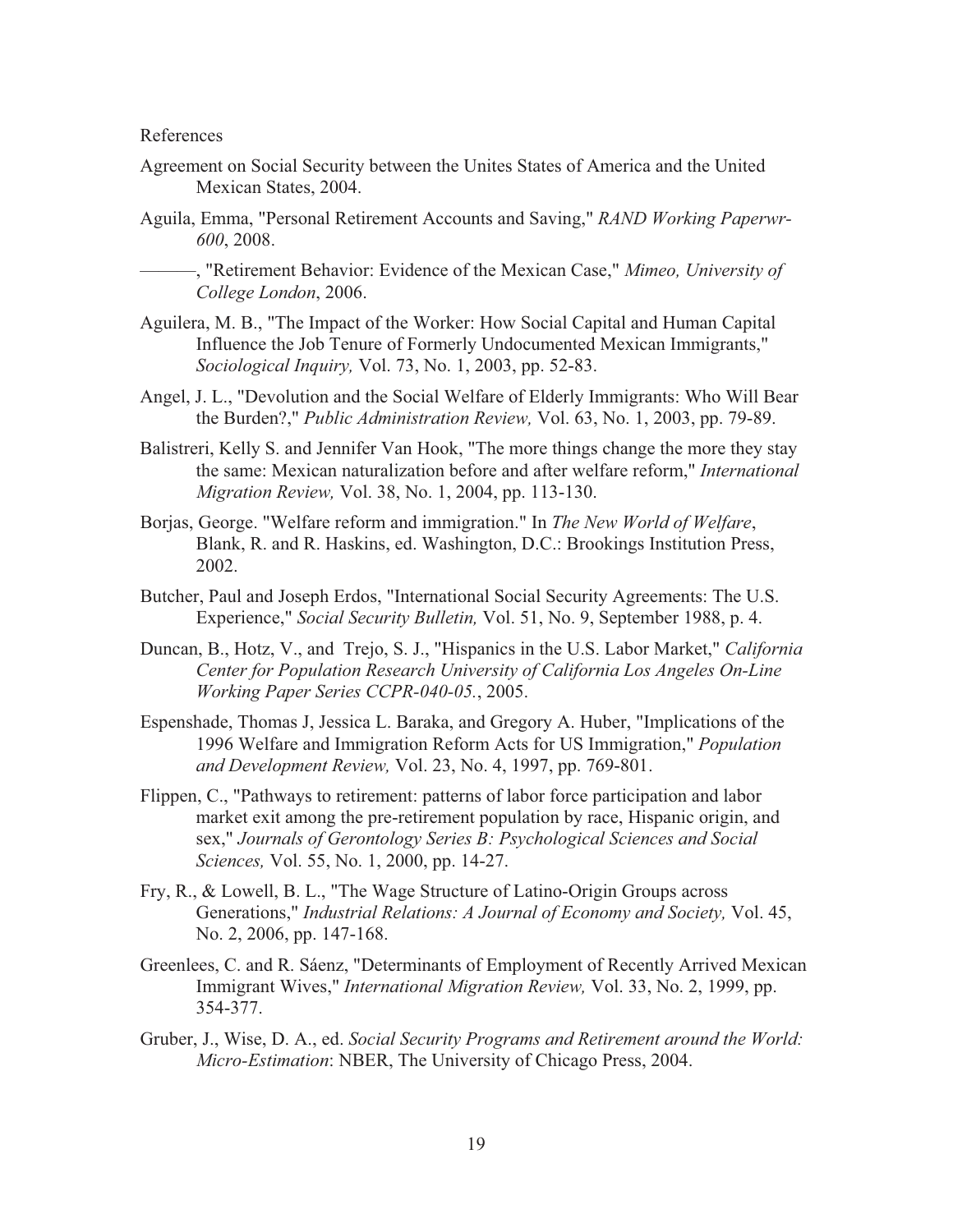- Hurd, Michael D., "Research on the Elderly: Economic Status, Retirement, and Consumption and Savings," *Journal of Economic Literature,* Vol. 28, 1990, pp. 565-637.
- Lumsdaine, R., Mitchell, O. "New Developments in the Economics of Retirement Handbook of Labor Economics." In *Handbook of Labor Economics*, Ashenfelter, O., Card, D., ed. North Holland, Amsterdam, 3261.3308, 1999.
- Martínez "Convenio de Seguridad Social entre Estados Unidos de América y México," Cartagena, Augost 2007.
- Massey, Douglas. S., Jorge Durand, and Noland J. Malone, *Beyond Smoke and Mirrors: Mexican Immigration in an era of Economic Integration* New York: Russell Sage Foundation, 2002.
- Migration Between Mexico & the United States, "Binational Study on Migration," 1997.
- Miranda-Munoz, "Pensions and Retirement from the Labor Market: Contrasts Among Countries," *Seguridad Social Journal,* Vol. 251, No. 14, 2004.
- Organización Panamericana de la Salud (OPS), "Perfil del sistema de servicios de salud. México," April 2002, [http://www.lachealthsys.org/index.php?option=com\\_docman&task=doc\\_downloa](http://www.lachealthsys.org/index.php?option=com_docman&task=doc_download&gid=138) d&gid=138 (as of September 15, 2007).
- Orrenius, Pia, "The Role of Family Networks, Coyote Prices and the Rural Economy in Migration from Western Mexico: 1965-1994," Federal Reserve Bank of Dallas, WP9910, 1999.
- Palloni, A., Arias, E., "Paradox Lost: Explaining The Hispanic Adult Mortality Advantage," *Demography,* Vol. 41, No. 3, 2004, pp. 385-415.
- Perfil del sistema de servicios de salud, April 2002, [http://www.lachealthsys.org/index.php?option=com\\_docman&task=doc\\_downloa](http://www.lachealthsys.org/index.php?option=com_docman&task=doc_download&gid=138)  $d\&$ gid=138.
- Rust, J. and C. Phelan, "How Social Security and Medicare affect retirement behaviour in a world of incomplete markets," *Econometrica,* Vol. 65, No. 4, 1997, pp. 781- 831.
- Soldo, B.J., Wong, R., and Palloni, A., "Migrant Health Selection: Evidence from Mexico and the US," *Population Association of America Conference*, Atlanta, May 2002.
- Toussaint-Comeau, M., "The Occupational Assimilation of Hispanic Immigrants in the US: Evidence from Panel Data 1," *International Migration Review,* Vol. 40, No. 3, 2006, pp. 508-536.
- UNDP, "Informe Sobre el Desarrollo Humano México 2006-2007: Migración y Desarrollo Humano," 2007.
- Van Hook, Jennifer, "Welfare reform's chilling effects on noncitizens: changes in noncitizen welfare recipiency or shifts in citizenship status?," *Social Science Quarterly,* Vol. 84, No. 3, 2003, pp. 613-631.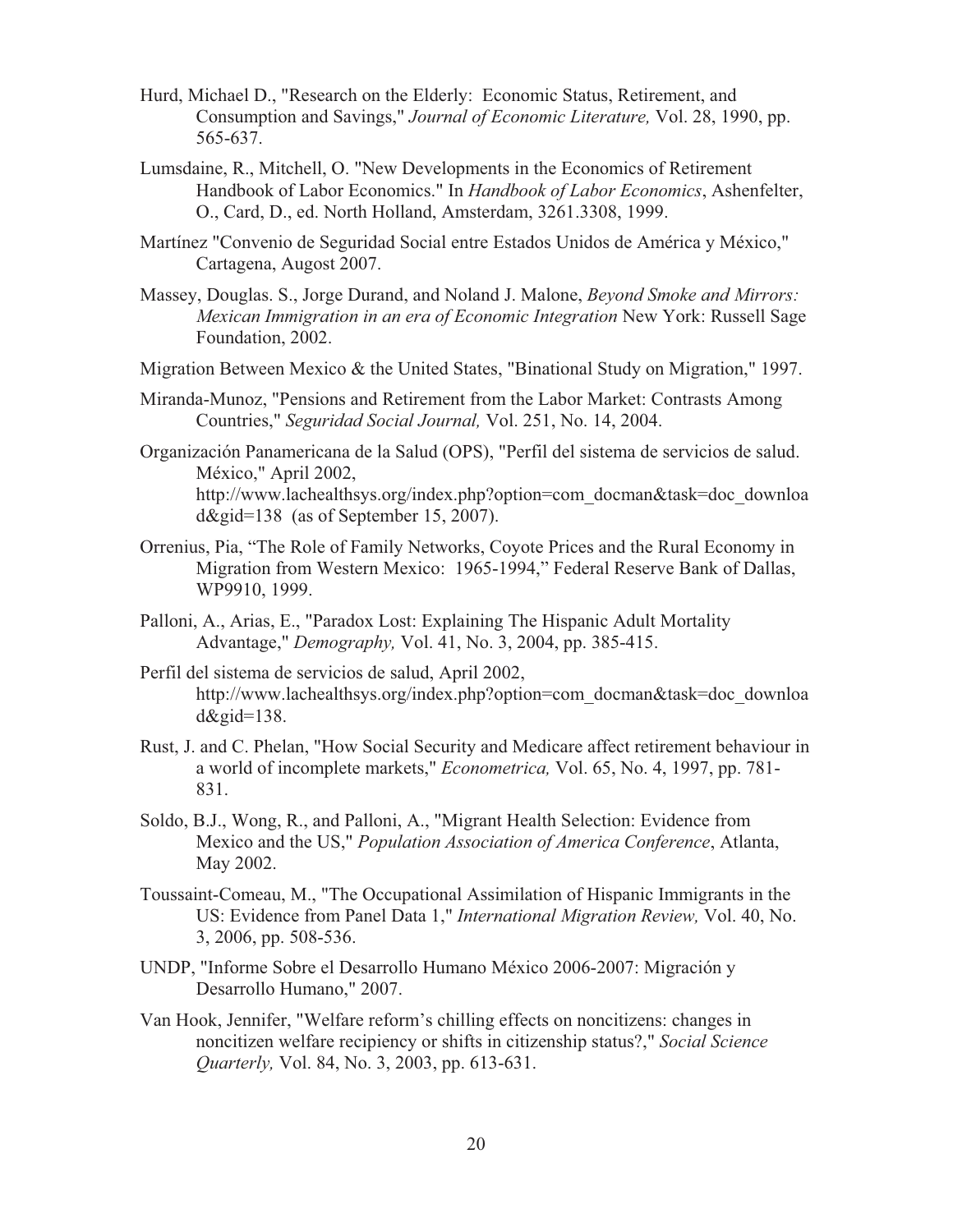- Van Hook, Jennifer, Susan K. Brown, and Frank D. Bean, "For love or for money? Welfare reform and immigrant naturalization," *Social Forces,* Vol. 85, No. 2, 2006, pp. 643-666.
- Warner, D.C. and Jahnke, L., "Toward better access to health insurance coverage for U.S. retirees in Mexico," *Salúd Pública de México,* Vol. 43, No. 1, January/February 2001, pp. 59-66.
- Warner, David C. , *Getting What You Paid For: Extending Medicare to Eligible Beneficiaries in Mexico*: LBJ School of Public Affairs, University of Texas, Austin, 1999.
- Wong, R., Espinoza, M., "Imputation of Non-Response on Economic Variables in theMexican Health and Aging Study (MHAS/ENASEM) 2001: Project Report," 2004, [http://www.mhas.pop.upenn.edu/.](http://www.mhas.pop.upenn.edu/)
- Wong, R., Espinoza, M.,, "Ingreso y Bienes de la Población en Edad Media y Avanzada en México [Income and Assets of the Middle and Old Age in Mexico]," *Papeles de Población, Centro de Investigación y Estudios Avanzados de la Población UAEM, 37*, 2003.
- Wong, R. Soldo, B.J., and Palloni, A. "Wealth in Middle- and Old- Age: The Role lf International Migration in Mexico," In *Population Association of America Conference*, Minneapolis, May 2003.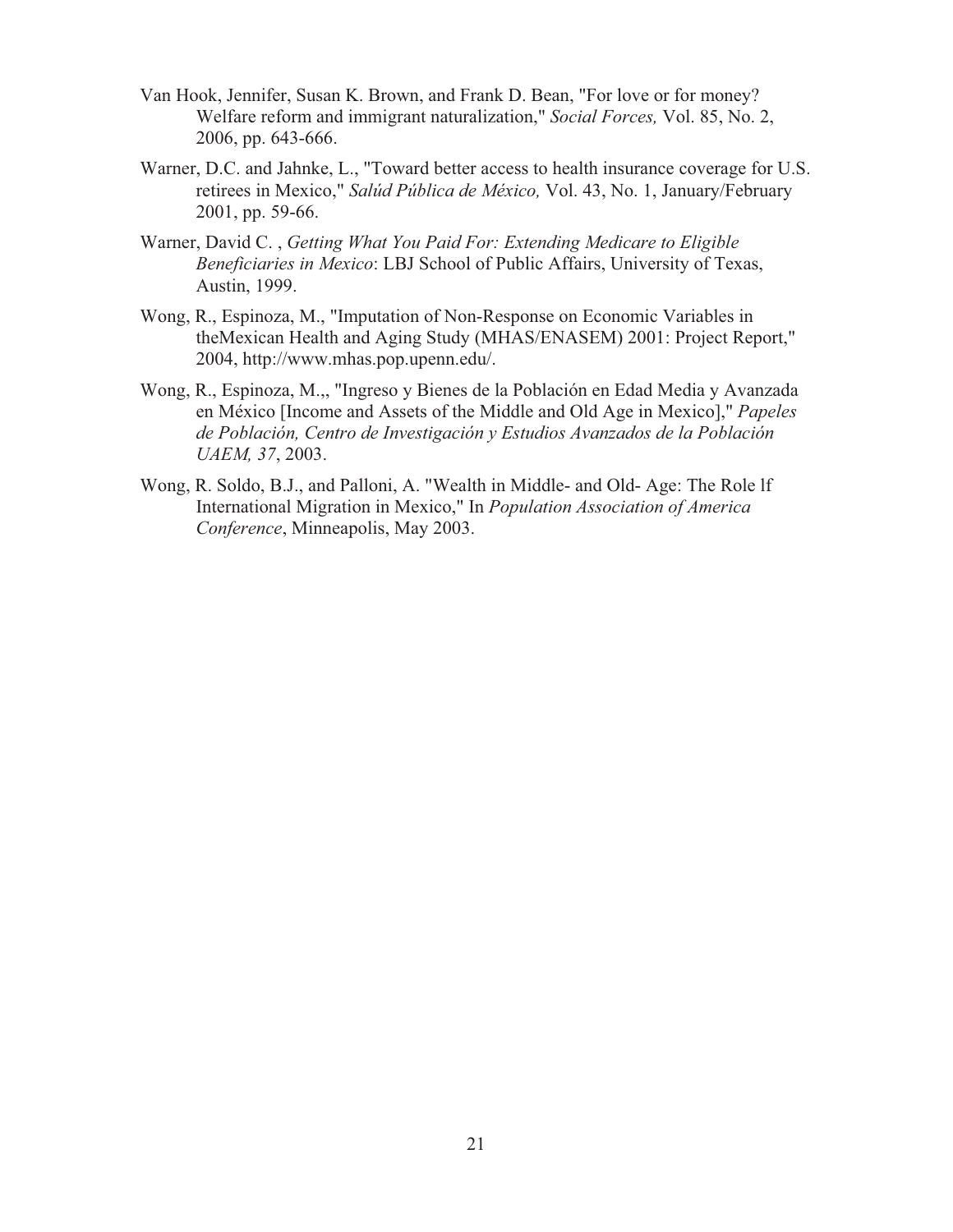|                                 | <b>MHAS</b> |
|---------------------------------|-------------|
| Number of observations          | 13,550      |
| Mean age                        | 62.6        |
| Groups of age                   |             |
| 50-54 years old                 | 24.3        |
| 55-59 years old                 | 21.4        |
| 60-64 years old                 | 17.2        |
| 65-69 years old                 | 13.8        |
| 70-74 years old                 | 10.0        |
| 75-79 years old                 | 6.8         |
| 80 years old or more            | 6.5         |
| Male                            | 46.1        |
| Female                          | 53.9        |
| Education                       |             |
| No schooling                    | 25.3        |
| Incomplete primary              | 35.0        |
| Primary                         | 17.8        |
| Incomplete high school          | 4.7         |
| <b>High School</b>              | 9.5         |
| Undergraduate or more           | 7.3         |
| Number of children              |             |
| None                            | 5.2         |
| 1 or 2                          | 11.5        |
| $3$ to $5$                      | 32.2        |
| $6$ to $8$                      | 26.1        |
| More than 9                     | 24.5        |
| <b>Marital Status</b>           |             |
| Single                          | 3.8         |
| Married                         | 60.7        |
| Consensual union                | 5.5         |
| Divorced                        | 1.5         |
| Separated                       | 6.7         |
| Widowed                         | 18.5        |
| Live in locality size:          |             |
| More 100,000 inhabitants        | 58.8        |
| 15,000-99,999 inhabitants       | 14.8        |
| 2,500-14,999 inhabitants        | 9.2         |
| Less 2,500 inhabitants          | 17.2        |
| Migration histories to the U.S. | 8.9         |
| Speak indigenous language       | 6.8         |

## **Table 1: Characteristics of the Sample (%)**

NOTE: Categories may not add to 100% because of missing observations. All numbers reported as percent with the exception of mean age.

SOURCE: Authors calculation using the Mexican Health and Aging Study (2001).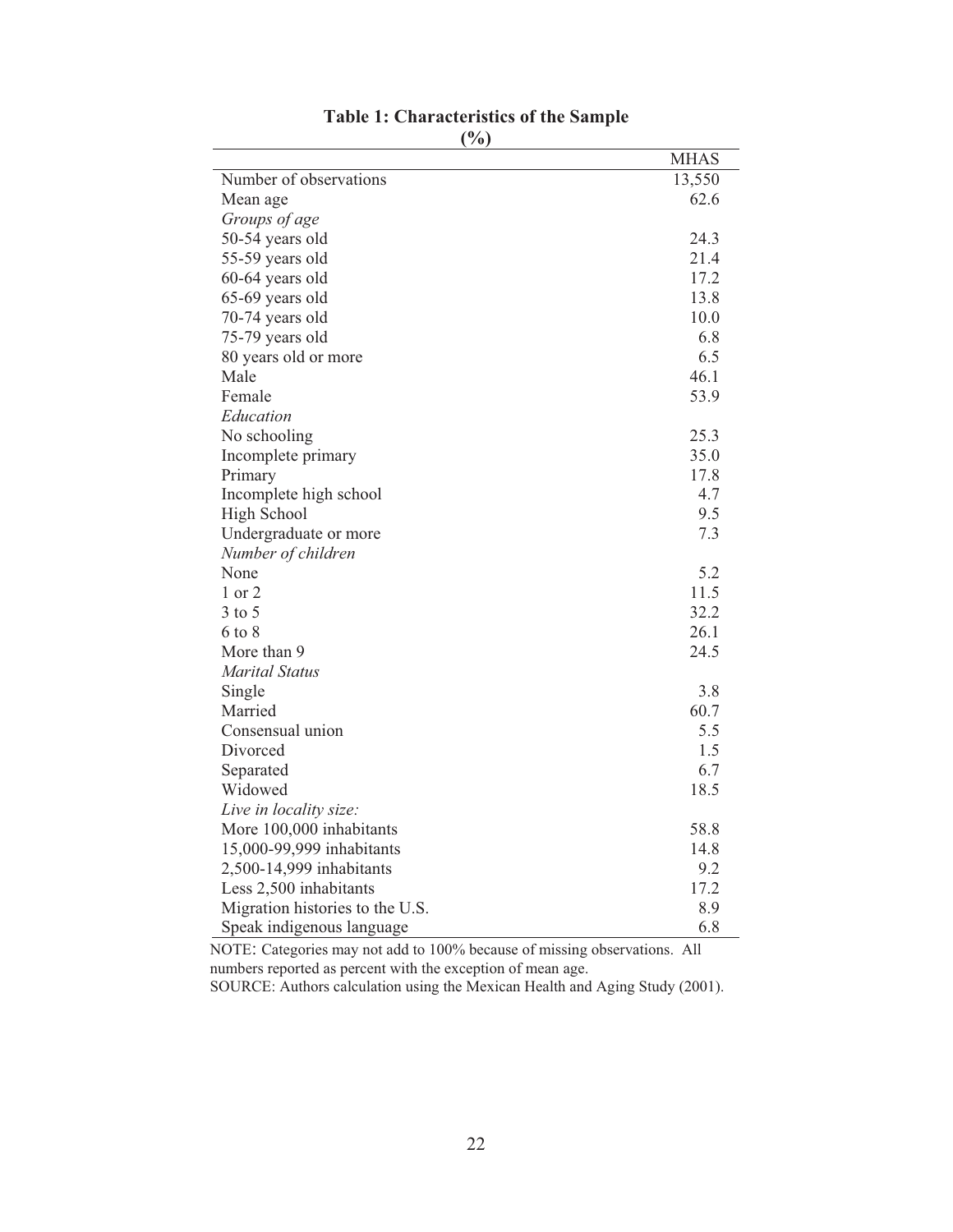|                               |                             | Persons with migration history to the U.S. | Non-migrants |
|-------------------------------|-----------------------------|--------------------------------------------|--------------|
|                               | Short term migrants         | Long term migrants                         |              |
|                               | (In the U.S. $\leq$ 1 year) | (In the U.S. $>1$ year)                    |              |
| Number of observations        | 507                         | 705                                        | 12,338       |
| Mean age                      | 64.3                        | 64.9                                       | 62.4         |
|                               | (9.8)                       | (9.7)                                      | (9.6)        |
| Male                          | 84.8%                       | 77.5%                                      | 42.7%        |
| Female                        | 15.2%                       | 22.5%                                      | 57.3%        |
| Education                     |                             |                                            |              |
| No schooling                  | 27.4%                       | 22.9%                                      | 25.3%        |
| Incomplete primary            | 41.8%                       | 38.7%                                      | 34.5%        |
| Primary                       | 14.7%                       | 17.4%                                      | 17.9%        |
| Incomplete high school        | 3.7%                        | 3.8%                                       | 4.8%         |
| High School                   | 7.1%                        | 9.6%                                       | 9.6%         |
| Undergraduate or more         | 4.9%                        | 7.2%                                       | 7.4%         |
| Number of children            |                             |                                            |              |
| None                          | 4.5%                        | 4.5%                                       | 5.3%         |
| 1 or 2                        | 9.4%                        | 11.6%                                      | 11.6%        |
| $3$ to $5$                    | 26.3%                       | 29.3%                                      | 32.9%        |
| 6 to 8                        | 27.6%                       | 26.3%                                      | 25.9%        |
| More than 9                   | 32.1%                       | 28.7%                                      | 23.8%        |
| <b>Marital Status</b>         |                             |                                            |              |
| Single                        | 2.1%                        | 2.5%                                       | $4.0\%$      |
| Married                       | 68.0%                       | 61.2%                                      | 60.4%        |
| Consensual union              | 6.7%                        | 5.6%                                       | 5.4%         |
| Divorced                      | 0.9%                        | 3.5%                                       | 1.4%         |
| Separated                     | 5.2%                        | 6.6%                                       | 6.7%         |
| Widowed                       | 13.5%                       | 14.0%                                      | 18.9%        |
| Live in locality size:        |                             |                                            |              |
| More 100,000 inhabitants      | 45.9%                       | 59.5%                                      | 59.4%        |
| 15,000-99,999 inhabitants     | 14.1%                       | 11.2%                                      | 15.2%        |
| 2,500-14,999 inhabitants      | 14.9%                       | 9.9%                                       | 8.9%         |
| Less 2,500 inhabitants        | 25.1%                       | 19.4%                                      | 16.5%        |
| Networks in U.S.              | 38.3%                       | 61.6%                                      | ---          |
| U.S residences rural/urban    |                             |                                            |              |
| Mostly rural                  | 54.6%                       | 40.8%                                      |              |
| Mostly urban                  | 36.0%                       | 42.4%                                      |              |
| Urban and rural               | 0.2%                        | 3.6%                                       |              |
| U.S. citizens or residents    | 5.5%                        | 21.1%                                      |              |
| Speak indigenous language     | 2.7%                        | 2.2%                                       | 7.1%         |
| Age of first migration to the |                             |                                            |              |
| U.S.                          |                             |                                            |              |
| $<$ 20 years old              | 16.5%                       | 20.8%                                      |              |
| 20-24 years old               | 21.1%                       | 20.4%                                      |              |
| 25-29 years old               | 15.5%                       | 12.3%                                      |              |
| 30-34 years old               | 9.6%                        | 10.6%                                      |              |
| 35-39 years old               | 6.5%                        | $10.3\%$                                   |              |
| 40-44 years old               | 5.7%                        | 4.2%                                       |              |
|                               |                             |                                            |              |
| 45-49 years old               | 6.5%                        | 3.2%                                       |              |
| $\geq 50$ years old           | 8.0%                        | 3.6%                                       |              |

**Table 2: Characteristics of Individuals By Migration Status**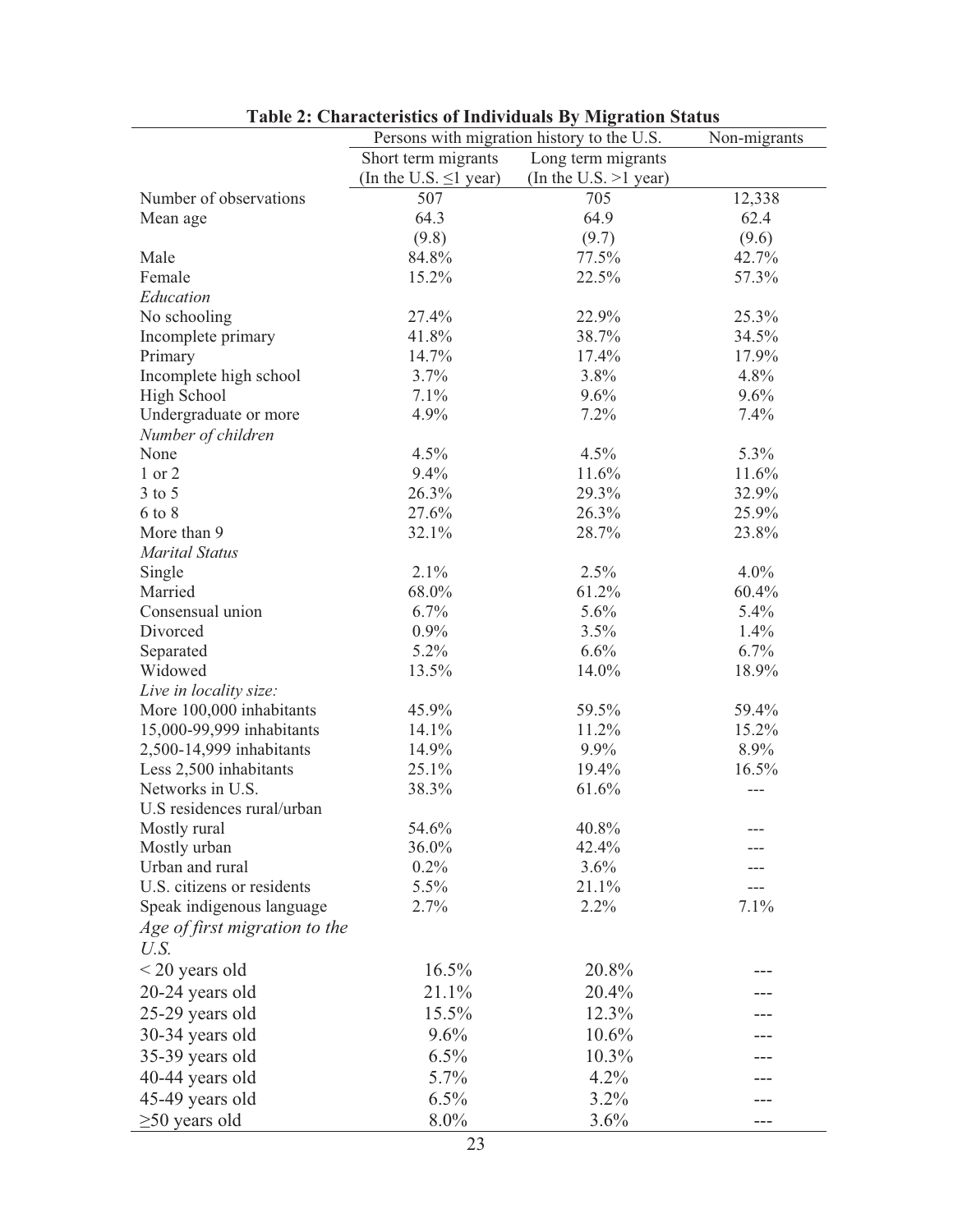|                               | UMIWA BIAW.          |                                            |              |
|-------------------------------|----------------------|--------------------------------------------|--------------|
|                               |                      | Persons with migration history to the U.S. | Non-migrants |
|                               | Short term migrants  | Long term migrants                         |              |
|                               | (staying in the U.S. | (staying in the U.S.                       |              |
|                               | $\leq$ 1 year)       | $>1$ year)                                 |              |
| Mean household income(US\$)   | \$56.4               | \$188.2                                    | \$81.2       |
|                               | (417.1)              | (2711.2)                                   | (854.8)      |
| Median monthly household      |                      |                                            |              |
| income (US\$)                 | \$23.8               | \$30.3                                     | \$22.8       |
| Mean household net worth      |                      |                                            |              |
| (US\$)                        | \$3,540.5            | \$4,064.0                                  | \$3,684.0    |
|                               | (7047.6)             | (7497.8)                                   | (7367.8)     |
| Median household net worth    | \$1,937.0            | \$2,264.9                                  | \$1,938.7    |
| Self-reported health status   |                      |                                            |              |
| Excellent                     | 2.5%                 | 2.9%                                       | 1.6%         |
| Good                          | 3.7%                 | 6.1%                                       | 3.8%         |
| Very good                     | 25.4%                | 27.2%                                      | 28.9%        |
| Fair                          | 39.4%                | 37.1%                                      | 43.9%        |
| Poor                          | 22.2%                | 15.8%                                      | 14.6%        |
| Childhood health indicator    |                      |                                            |              |
| Serious health problem before |                      |                                            |              |
| age 10                        | 14.6%                | 12.3%                                      | 9.8%         |
| <b>Health Insurance</b>       |                      |                                            |              |
| Public insurance              | 55.6%                | 47.6%                                      | 57.6%        |
| Private insurance             | $1.1\%$              | 4.1%                                       | 1.9%         |
| None                          | 42.2%                | 44.2%                                      | 37.9%        |
| Ever contributed to a Mexican |                      |                                            |              |
| Social Security Institute     |                      |                                            |              |
| Males                         |                      |                                            |              |
| <b>IMSS</b>                   | 39.0%                | 36.2%                                      | 44.2%        |
| <b>ISSSTE</b>                 | 6.7%                 | 3.3%                                       | 7.0%         |
| Other                         | 0.7%                 | 1.1%                                       | 1.6%         |
| None                          | 50.6%                | 57.0%                                      | 44.7%        |
| Females                       |                      |                                            |              |
| <b>IMSS</b>                   | 24.6%                | 21.3%                                      | 14.3%        |
| <b>ISSSTE</b>                 | 2.6%                 | 3.7%                                       | 3.7%         |
| Other                         | 1.3%                 | 2.5%                                       | 0.3%         |
| None                          | 70.1%                | 69.8%                                      | 78.3%        |

**Cont. Table 2: Characteristics of individuals with and without migration to the United State.** 

 $\overline{a}$ 

NOTE: The amounts are in US dollars; the exchange rate is \$10.00 pesos per dollar. The health insurance variable includes a category for other type of insurance apart from private or public. This category is not included in the table. Categories do not add up to 100% because they include missing observations. In the category *Ever contributed to a Mexican Social Security Institute*, None includes individuals that have never worked. In the case of females the proportion that has never worked is quite high, 16.8% for short-term migrants, 19.5% for long-term migrants, and 32.8% for non-migrants.

SOURCE: Authors calculation using 2001 the Mexican Health and Aging Study (MHAS).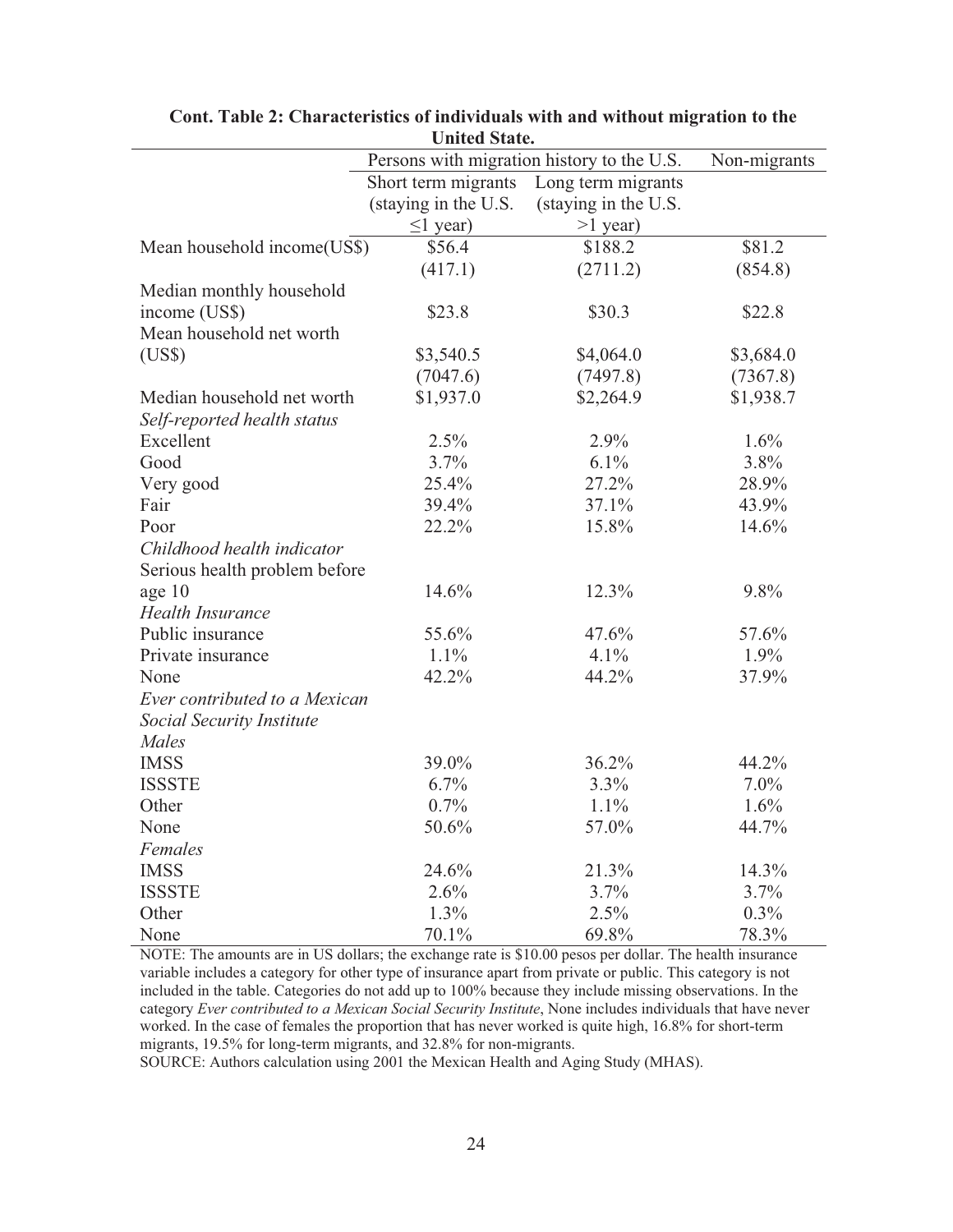|                             | U.S. Social<br>Security | <b>Mexican Social</b><br>Security | Private Pensions |
|-----------------------------|-------------------------|-----------------------------------|------------------|
| <b>Short Term Migration</b> |                         |                                   |                  |
| 50-54 ( $N=95$ )            | $1.0\%$                 | $5.2\%$                           | $0.0\%$          |
| 55-59 (N=97)                | $0.0\%$                 | $11.3\%$                          | $2.0\%$          |
| 60-65 ( $N=85$ )            | $0.0\%$                 | 21.1%                             | $0.0\%$          |
| 65-69 ( $N=87$ )            | $1.1\%$                 | $26.4\%$                          | $3.4\%$          |
| 70 or more $(N=143)$        | $0.7\%$                 | $32.1\%$                          | $2.1\%$          |
| Long Term Migration         |                         |                                   |                  |
| 50-54 $(N=124)$             | $0.8\%$                 | 8.8%                              | $0.0\%$          |
| 55-59 $(N=119)$             | $1.6\%$                 | $9.2\%$                           | $0.8\%$          |
| 60-65 $(N=115)$             | $6.9\%$                 | 18.2%                             | $0.0\%$          |
| 65-69 ( $N=125$ )           | $12.0\%$                | 24.0%                             | $0.8\%$          |
| 70 or more $(N=222)$        | 8.0%                    | 20.7%                             | 2.7%             |
| No Migration spells         |                         |                                   |                  |
| 50-54 $(N=3,062)$           | $0.0\%$                 | $9.6\%$                           | $1.0\%$          |
| 55-59 (N=2,690)             | $0.2\%$                 | 17.1%                             | $1.2\%$          |
| 60-65 $(N=2,110)$           | $0.2\%$                 | 27.8%                             | $1.5\%$          |
| $65-69$ (N=1,661)           | $0.3\%$                 | 31.0%                             | $1.9\%$          |
| 70 or more $(N=2,815)$      | $0.2\%$                 | 29.8%                             | 1.5%             |

| Table 3: Receipt of Social Security Benefits by Age and Migration Status |  |  |
|--------------------------------------------------------------------------|--|--|
|--------------------------------------------------------------------------|--|--|

SOURCE: Author's calculation using the 2001 Mexican Health and Aging Study (MHAS).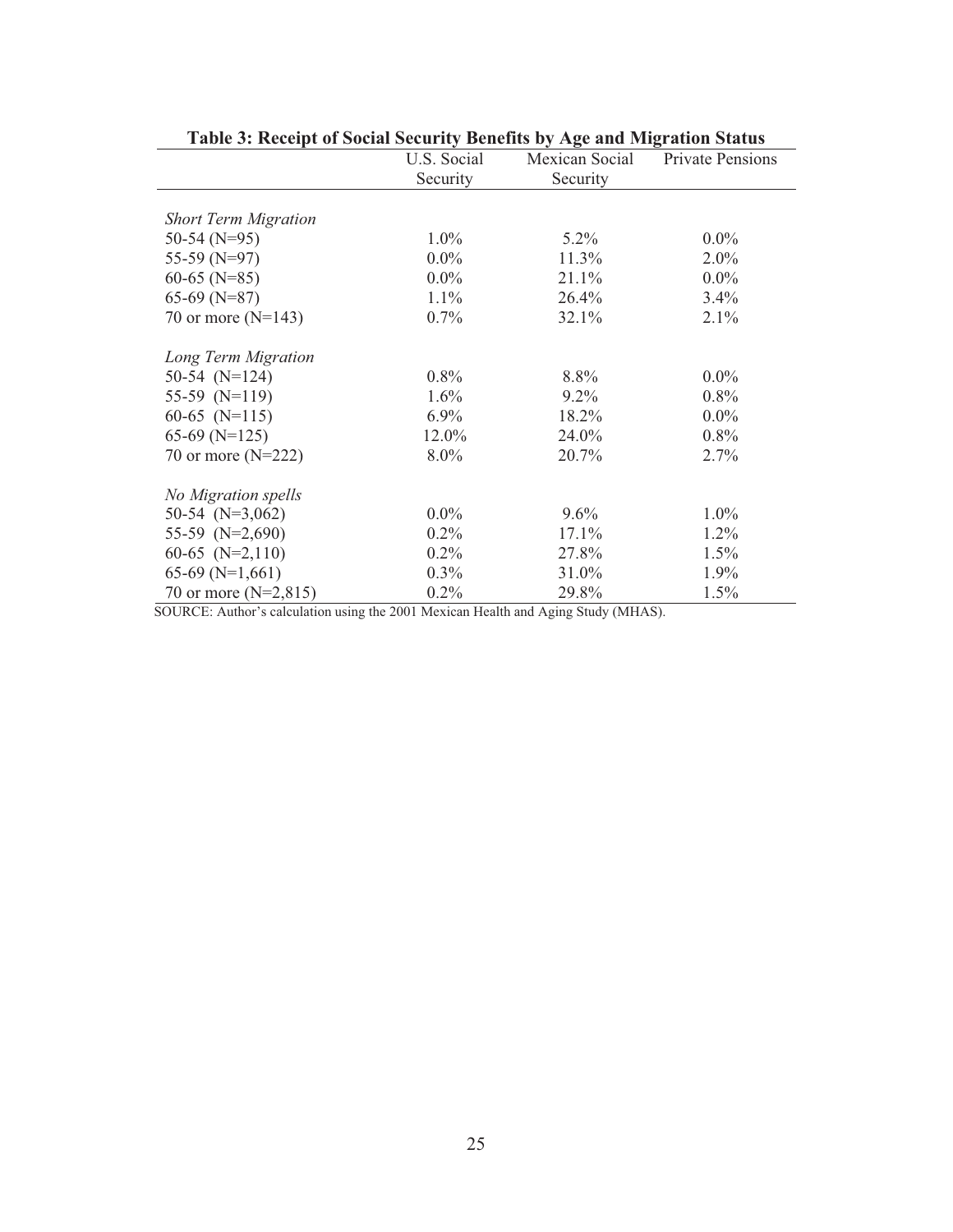|                        | Full-time work | Part-time work | Not working |
|------------------------|----------------|----------------|-------------|
|                        |                |                |             |
| Males                  |                |                |             |
| 50-54 ( $N=1,485$ )    | 77.7%          | $9.23\%$       | 11.3%       |
| 55-59 ( $N=1,353$ )    | 68.3%          | $12.5\%$       | $17.4\%$    |
| 60-65 ( $N = 1,031$ )  | 55.0%          | 13.6%          | 29.9%       |
| $65-69$ (N=882)        | 43.0%          | $13.7\%$       | 41.7%       |
| 70 or more $(N=1,499)$ | 24.7%          | $13.4\%$       | $60.5\%$    |
| Females                |                |                |             |
| 50-54 $(N=1,796)$      | 22.6%          | $10.5\%$       | 66.0%       |
| 55-59 $(N=1,553)$      | 18.8%          | $9.4\%$        | 71.0%       |
| 60-65 ( $N=1,279$ )    | 12.3%          | $8.7\%$        | 78.1%       |
| 65-69 (N=991)          | $7.3\%$        | $6.5\%$        | 84.8%       |
| 70 or more $(N=1,681)$ | $4.3\%$        | $4.1\%$        | 90.7%       |

**Table 4: Labor status by groups of age and gender** 

NOTE: Categories do not add up to 100% because they include missing observations. Not working includes individuals that have never worked. Those that have never worked represent an important proportion for females. 26.7% for the groups 50 to 54 years old, 30.3% for 55-59, 32.6% for 60-65, 34.2% for 65-69, and 38.9% for 70 years old or more.

SOURCE: Author's calculation using the 2001 Mexican Health and Aging Study (MHAS).

#### **Table 5: Labor status for individuals with and without migration spells to the U.S**.  $(\%)$

|                          | Full-time work | Part-time work | Not working |
|--------------------------|----------------|----------------|-------------|
|                          |                |                |             |
| With Migration spells    |                |                |             |
| 50-54 (N=219)            | $61.1\%$       | $10.5\%$       | $27.3\%$    |
| 55-59 (N=216)            | $62.0\%$       | 12.9%          | 24.4%       |
| 60-65 ( $N=200$ )        | 51.5%          | $14.0\%$       | $34.0\%$    |
| 65-69 ( $N=212$ )        | 38.6%          | $15.5\%$       | 43.3%       |
| 70 or more $(N=365)$     | 23.5%          | $15.0\%$       | $60.7\%$    |
| With no Migration spells |                |                |             |
| 50-54 $(N=3,062)$        | $46.6\%$       | $9.9\%$        | $42.2\%$    |
| 55-59 (N=2,690)          | $40.2\%$       | $10.7\%$       | 47.9%       |
| 60-65 $(N=2,110)$        | 29.5%          | $10.6\%$       | 58.8%       |
| $65-69$ (N=1,661)        | 22.3%          | $9.2\%$        | 67.3%       |
| 70 or more $(N=2,815)$   | 12.7%          | 7.6%           | 78.4%       |

NOTE: Categories do not add up to 100% because they include missing observations. Not working includes individuals that have never worked. Those that have never worked represent an important proportion for individuals with no migration spells. 15.4% for the groups 50 to 54 years old, 17.5% for 55- 59, 20.0% for 60-65, 20.4% for 65-69, and 22.9% for 70 years old or more.

SOURCE: Author's calculation using the 2001 Mexican Health and Aging Study (MHAS).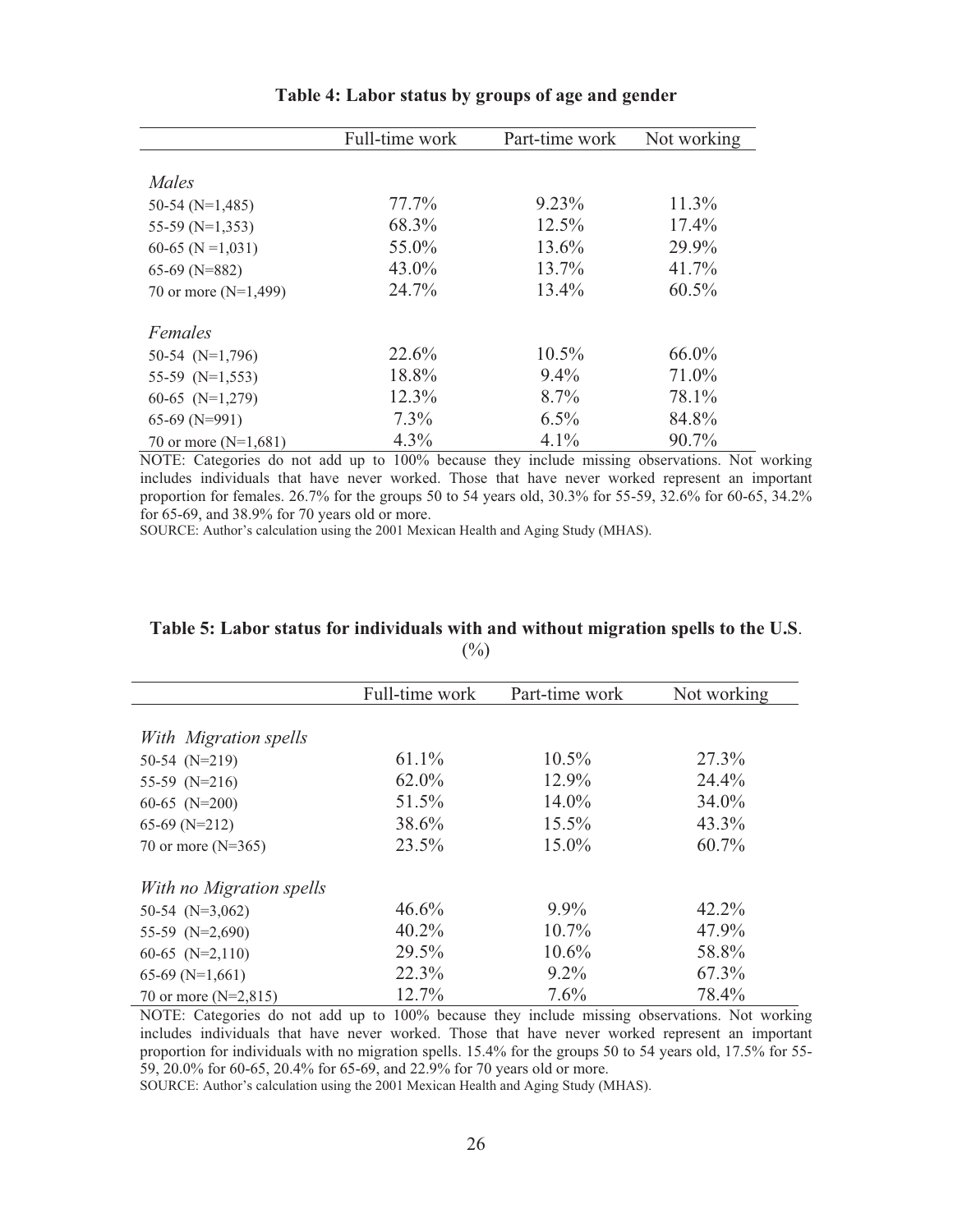|                          | Full-time work | Part-time work | Retirement |
|--------------------------|----------------|----------------|------------|
| Full-time work $(N=474)$ | 65.8%          | $12.9\%$       | 21.3%      |
| Part-time work $(N=153)$ | $35.3\%$       | $31.4\%$       | 33.3%      |
| Retirement $(N=375)$     | $13.3\%$       | $8.3\%$        | 78.4%      |

**Table 6: Labor market transitions for return migrants** 

SOURCE: Author's calculation using the 2001 and 2003 Mexican Health and Aging Study (MHAS).

## **Table 7: Labor market transitions for non-migrants**

|                            | Full-time work | Part-time work | Retirement |
|----------------------------|----------------|----------------|------------|
| Full-time work $(N=3,430)$ | 70.1%          | $10.3\%$       | $19.6\%$   |
| Part-time work $(N=1,063)$ | 32.3%          | 28.9%          | 38.8%      |
| Retirement ( $N=4,221$ )   | $8.2\%$        | $5.9\%$        | $859\%$    |

SOURCE: Author's calculation using the 2001and 2003 Mexican Health and Aging Study (MHAS).

**Table 8: Labor market transitions for males** 

|                            | Full-time work | Part-time work | Retirement |
|----------------------------|----------------|----------------|------------|
| Full-time work $(N=3,006)$ | 74.5%          | $9.6\%$        | $15.9\%$   |
| Part-time work $(N=692)$   | $39.7\%$       | $30.2\%$       | $30.1\%$   |
| Retirement $(N=1,641)$     | $16.5\%$       | $8.5\%$        | 75.0%      |

SOURCE: Author's calculation using the 2001 and 2003 Mexican Health and Aging Study (MHAS).

| Table 9: Labor market transitions for females |  |
|-----------------------------------------------|--|
|-----------------------------------------------|--|

|                          | Full-time work | Part-time work            | Retirement |
|--------------------------|----------------|---------------------------|------------|
| Full-time work $(N=898)$ | 53.1%          | $13.9\%$                  | $33.0\%$   |
| Part-time work $(N=524)$ | 23.5%          | 27.9%                     | 48.6%      |
| Retirement $(N=2,955)$   | $4.2\%$        | $4.8\%$                   | $91.0\%$   |
|                          | -----<br>.     | __ __ _ _ _ _ _ _ _ _ _ _ |            |

SOURCE: Author's calculation using the 2001 and 2003 Mexican Health and Aging Study (MHAS).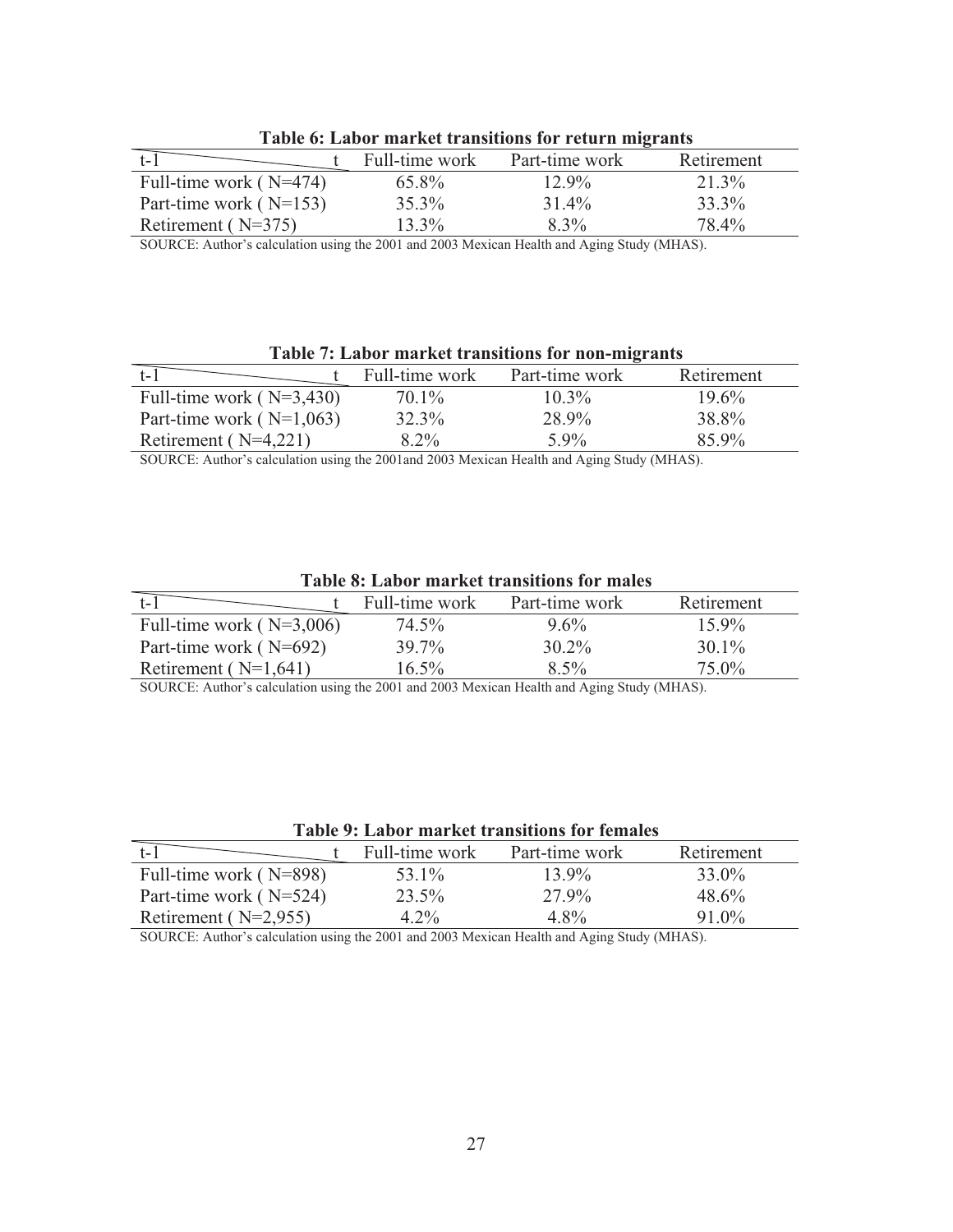|                                 | Migrant male |            | Non-Migrant male |            | Non-migrant female |            |
|---------------------------------|--------------|------------|------------------|------------|--------------------|------------|
|                                 | Coeff.       | S.E.       | Coeff.           | S.E.       | Coeff.             | S.E.       |
| Age                             | 0.012        | 0.025      | 0.020            | $0.010**$  | 0.006              | 0.026      |
| $Age^2$                         | $-0.000$     | 0.000      | $-0.000$         | 0.000      | $-0.000$           | 0.000      |
| <b>Education</b>                |              |            |                  |            |                    |            |
| Incomplete primary              | 0.043        | 0.037      | 0.010            | 0.017      | 0.011              | 0.037      |
| Primary                         | $-0.054$     | 0.039      | 0.007            | 0.021      | $-0.058$           | 0.042      |
| <b>High School</b>              | 0.043        | 0.066      | $-0.008$         | 0.023      | $-0.149$           | $0.044***$ |
| Undergraduate or more           | $-0.005$     | 0.084      | $-0.067$         | $0.020***$ | $-0.098$           | 0.058      |
| <b>Number of children</b>       |              |            |                  |            |                    |            |
| 1 or 2 children                 | 0.132        | 0.159      | $-0.022$         | 0.030      | 0.057              | 0.065      |
| 3 to 5 children                 | 0.119        | 0.128      | $-0.020$         | 0.029      | 0.084              | 0.059      |
| 6 to 8 children                 | 0.113        | 0.126      | $-0.041$         | 0.027      | 0.153              | $0.063**$  |
| More than 9 children            | 0.065        | 0.110      | $-0.034$         | 0.027      | 0.197              | $0.067***$ |
| Married                         | 0.019        | 0.033      | 0.023            | 0.014      | 0.077              | $0.029***$ |
| Speak indigenous language       | 0.002        | 0.079      | 0.004            | 0.022      | 0.092              | 0.058      |
| <b>Health insurance</b>         |              |            |                  |            |                    |            |
| Public health                   | 0.089        | $0.036**$  | 0.036            | $0.015**$  | 0.003              | 0.032      |
| Private health                  | N/A          |            | $-0.017$         | 0.044      | $-0.066$           | 0.086      |
| <b>Health status</b>            |              |            |                  |            |                    |            |
| Very good health status         | $-0.114$     | 0.029      | 0.039            | 0.058      | 0.206              | 0.141      |
| Good health status              | 0.000        | 0.070      | 0.022            | 0.045      | 0.215              | $0.115*$   |
| Fair health status              | 0.039        | 0.073      | 0.061            | 0.047      | 0.197              | $0.108*$   |
| Poor health status              | 0.218        | $0.127**$  | 0.068            | 0.061      | 0.218              | $0.124*$   |
| Childhood health problems       | 0.026        | 0.043      | $-0.006$         | 0.020      | 0.162              | 0.043      |
| <b>Mexican Social Security</b>  |              |            |                  |            |                    |            |
| not age eligible                | 0.019        | 0.065      | 0.040            | $0.023*$   | $-0.034$           | 0.041      |
| Newly age eligible in 2003      | 0.290        | $0.116***$ | 0.072            | $0.035**$  | 0.161              | $0.082**$  |
| Already eligible                | 0.019        | 0.042      | 0.066            | $0.022***$ | 0.098              | $0.061*$   |
| Income and wealth quintiles     |              |            |                  |            |                    |            |
| Household income quintiles 2    | 0.164        | $0.065***$ | $-0.033$         | $0.017*$   | 0.015              | 0.043      |
| Household income quintiles 3    | 0.123        | $0.066**$  | $-0.027$         | 0.018      | $-0.067$           | 0.041      |
| Household income quintiles 4    | 0.110        | $0.069*$   | 0.012            | 0.020      | $-0.064$           | 0.043      |
| Household income quintiles 5    | 0.114        | $0.064**$  | 0.029            | 0.023      | $-0.036$           | 0.048      |
| Household net worth quintiles 2 | 0.078        | 0.056      | $-0.014$         | 0.018      | $-0.006$           | 0.042      |
| Household net worth quintiles 3 | 0.003        | 0.045      | 0.007            | 0.019      | $-0.059$           | 0.042      |
| Household net worth quintiles 4 | 0.079        | 0.057      | $-0.000$         | 0.019      | 0.060              | 0.044      |
| Household net worth quintiles 5 | 0.023        | 0.054      | $-0.011$         | 0.020      | 0.021              | 0.045      |
| U.S. social security benefits   | 0.271        | 0.235      |                  |            |                    |            |
| Age of first migration          |              |            |                  |            |                    |            |
| $<$ 20 years old                | $-0.020$     | 0.055      |                  |            |                    |            |
| 20-29 years old                 | $-0.086$     | $0.049*$   |                  |            |                    |            |
| 30-39 years old                 | $-0.080$     | 0.042      |                  |            |                    |            |
| 40-49 years old                 | $-0.010$     | 0.068      |                  |            |                    |            |
| 50 years old or more            | N/A          |            |                  |            |                    |            |

### **Table 10: Probability of retirement for individuals with and without migration spells**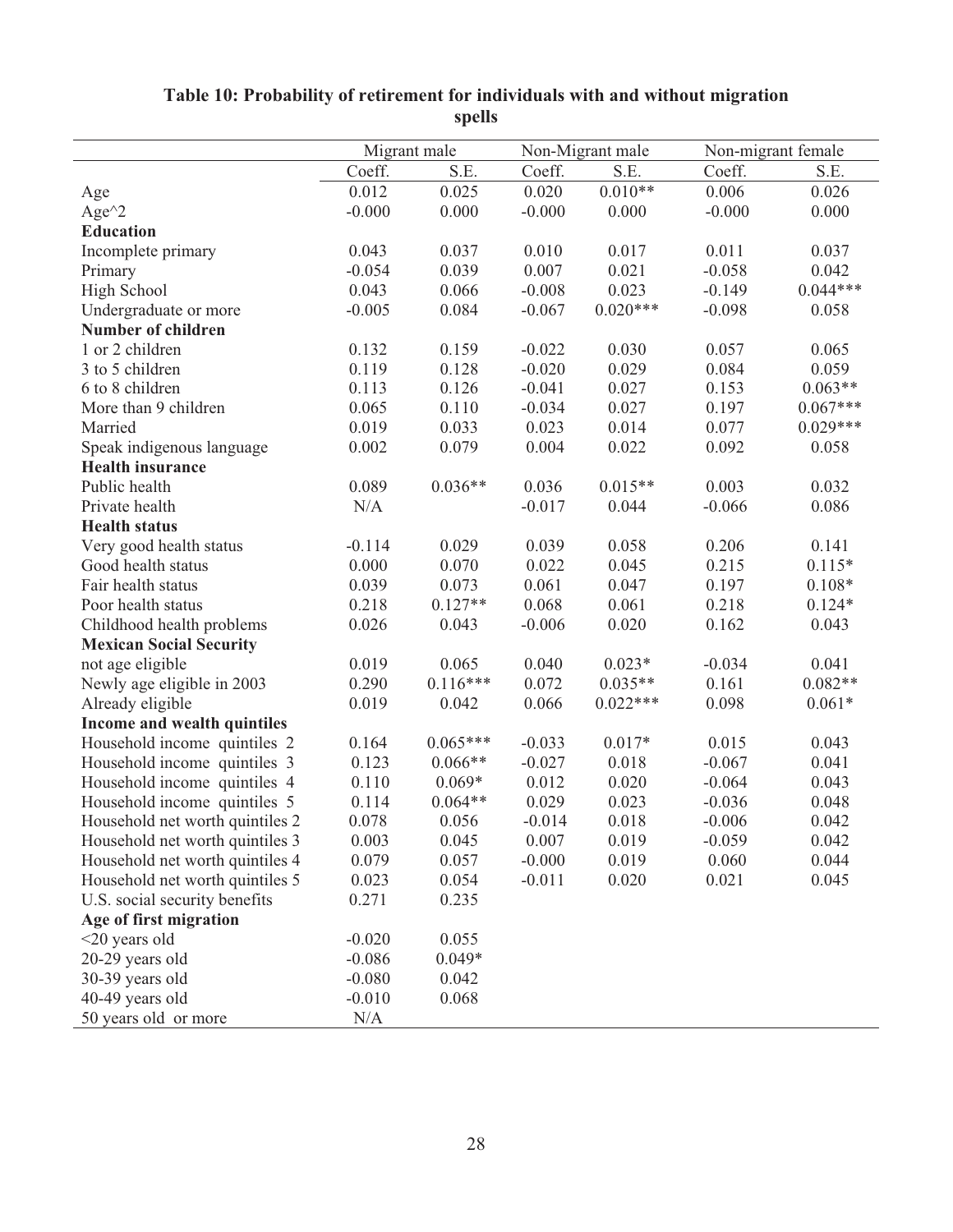|                        | Migrant male |       | Non-Migrant male |      | Non-Migrant female |      |  |  |  |
|------------------------|--------------|-------|------------------|------|--------------------|------|--|--|--|
|                        | Coeff.       | S.E.  | Coeff.           | S.E. | Coeff.             | S.E. |  |  |  |
| U.S. citizen/resident  | $-0.030$     | 0.043 |                  |      |                    |      |  |  |  |
| Long-term migrant      | 0.033        | 0.029 |                  |      |                    |      |  |  |  |
| Number of observations | 546          |       | 3,123            |      | 1,359              |      |  |  |  |
| Observed probability   | 0.195        |       | 0.152            |      | 0.345              |      |  |  |  |
| Pseudo $R^2$           | 0.243        |       | 0.107            |      | 0.075              |      |  |  |  |
| migration spells       |              |       |                  |      |                    |      |  |  |  |

#### **Cont. Table 10: Probability of retirement for individuals with and without**

NOTE: The model is not estimated to migrant females due to the small sample size. N/A is that the coefficient is not available because the sample size in this cell is too small (36 observations for private health insurance of migrants and 3 observations for ever contributed to other Mexican social security institute). The benchmark categories are: no schooling, no children, single, excellent health status, no public or private heath care insurance, never contributed to a public pension system, 20th percentile of household income and household net worth and age of first migration to the US at 50 years old or more. \*p<0.1, \*\*p<.05, \*\*\*p<0.01.

SOURCE: Author's calculation using the 2001 and 2003 Mexican Health and Aging Study (MHAS)

 $\overline{a}$